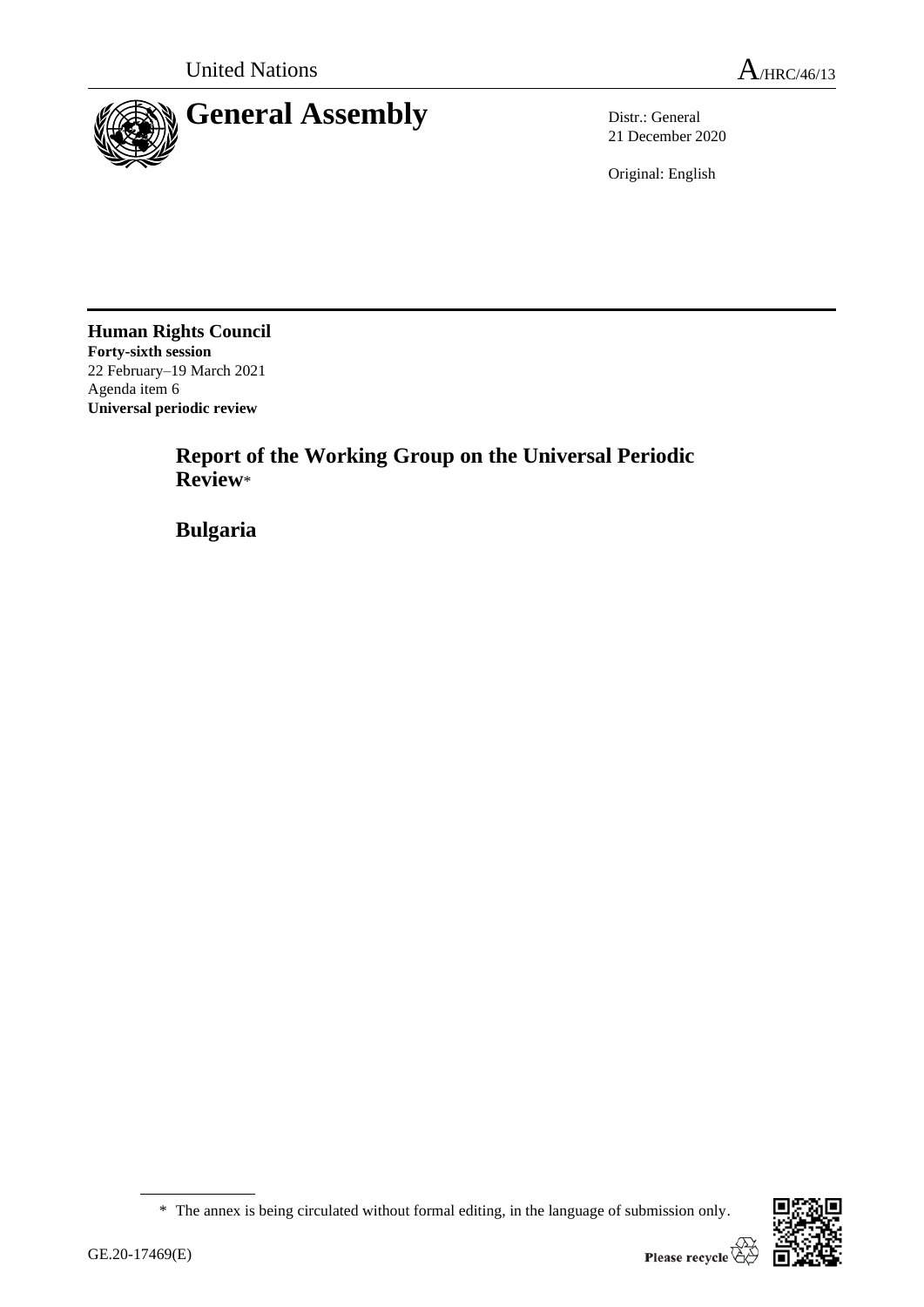# **Introduction**

1. The Working Group on the Universal Periodic Review, established in accordance with Human Rights Council resolution 5/1, held its thirty-sixth session from 2 to 13 November 2020. The review of Bulgaria was held at the 9th meeting, on 6 November 2020. The delegation of Bulgaria was headed by the Deputy Minister of Foreign Affairs, Georg Georgiev. At its 14th meeting, held on 10 November 2020, the Working Group adopted the report on Bulgaria.

2. On 14 January 2020, the Human Rights Council selected the following group of rapporteurs (troika) to facilitate the review of Bulgaria: Japan, Senegal and Slovakia.

3. In accordance with paragraph 15 of the annex to Human Rights Council resolution 5/1 and paragraph 5 of the annex to Council resolution 16/21, the following documents were issued for the review of Bulgaria:

(a) A national report submitted/written presentation made in accordance with paragraph 15 (a) (A/HRC/WG.6/36/BGR/1);

A compilation prepared by the Office of the United Nations High Commissioner for Human Rights (OHCHR) in accordance with paragraph 15 (b) (A/HRC/WG.6/36/BGR/2);

(c) A summary prepared by OHCHR in accordance with paragraph 15 (c) (A/HRC/WG.6/36/BGR/3).

4. A list of questions prepared in advance by Belgium, Canada, Germany, Portugal, on behalf of the Group of Friends on national mechanisms for implementation, reporting and follow-up, Serbia, Slovenia, Spain, Sweden, United Kingdom of Great Britain and Northern Ireland, United States of America and Uruguay was transmitted to Bulgaria through the troika. These questions are available on the website of the universal periodic review.

## **I. Summary of the proceedings of the review process**

### **A. Presentation by the State under review**

5. The delegation stated that Bulgaria had used previously received recommendations to advance human rights promotion and protection. Bulgaria was а party to the primary United Nations human rights conventions, and submitted reports regularly on their implementation.

6. Bulgaria became a member of the Human Rights Council in 2019. Its voluntary pledges focused on promoting the rights of the child; strengthening ethnic and religious tolerance; protecting the rights of migrants and refugees; and enhancing the rule of law, democracy and good governance. Bulgaria placed the human rights-based approach at the centre of its implementation strategy for the 2030 Agenda for Sustainable Development.

7. Several ministries and State authorities had participated in the preparation of the universal periodic review report of Bulgaria, with the draft published online for broad public consultation. Comments by leading non-governmental organizations (NGOs) were reflected in the final version of the report, which was subsequently approved by the national coordination mechanism on human rights.

8. The main priorities of the Government's policies were the supremacy of the law and the strengthening of institutions. Mechanisms to monitor the implementation of recommendations and for one-time payment of compensations had been established. Bulgaria also cooperated with special procedures mandate holders, issuing a standing invitation.

9. In 2019, the Government founded a national committee for international humanitarian law to ensure incorporation into domestic legislation of related provisions. The Commission for Protection against Discrimination and the Ombudsman made efforts towards improving their systems for human rights protection, with governmental support. There was an increase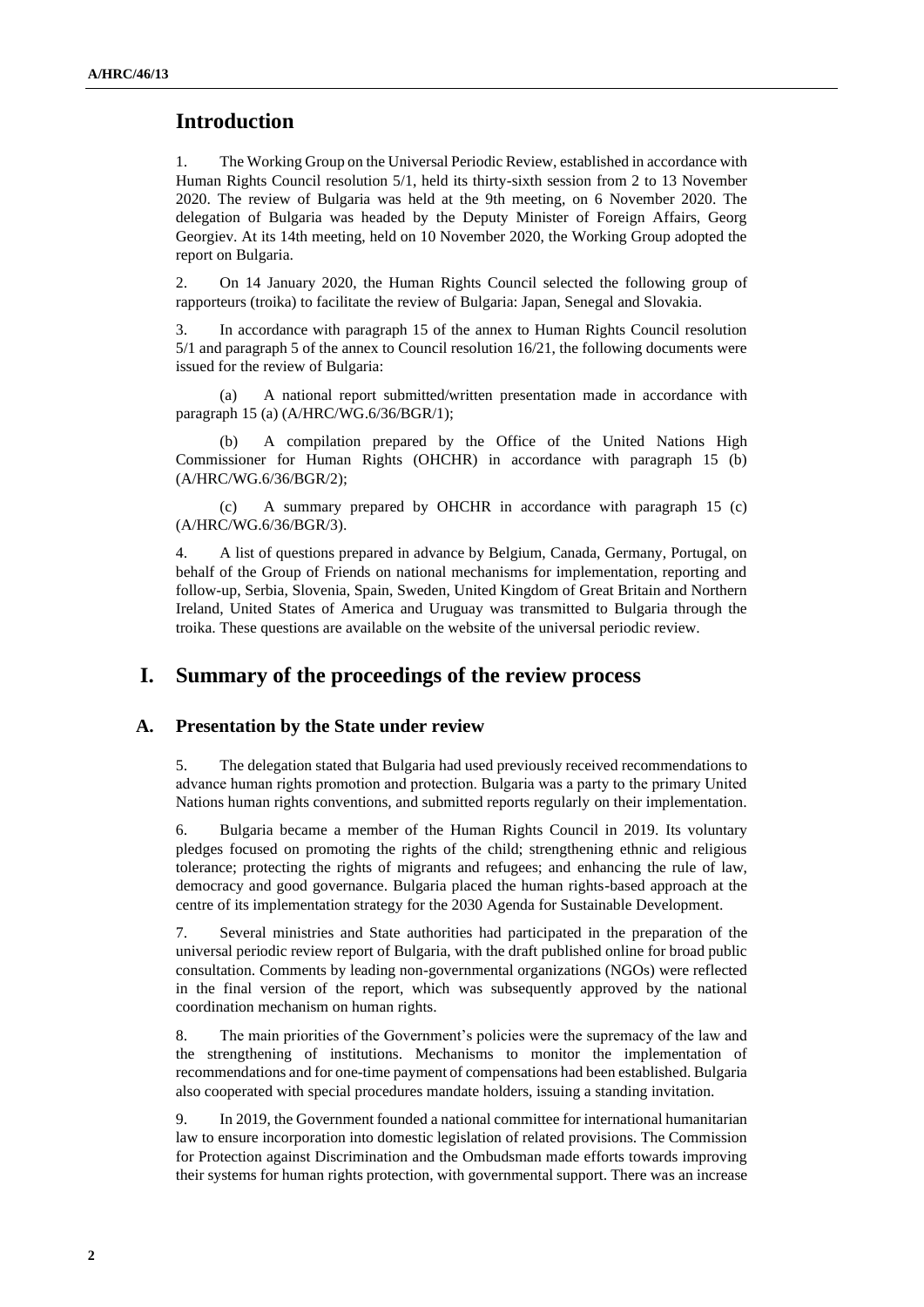in the number of complaints filed owing to a high level of public trust. The Ombudsman was also accredited with A status in 2019.

10. Bulgaria was convinced that independence of the judiciary was a condition for the rule of law. The delegation asserted that the fight against corruption was a governmental priority and adoption of a new anti-corruption strategy for 2021–2027 was under way.

11. Bulgaria advanced protection of the rights of the child, with a focus on education. In 2018, a mechanism had been established to coordinate efforts on keeping children in school, with a resulting decrease in dropout levels among Roma pupils. Bulgaria was also active in sharing good practices by funding projects through official development assistance or with the United Nations Children's Fund (UNICEF). As a member of the Human Rights Council, Bulgaria has highlighted children with disabilities and inclusive education, and it worked to include the rights of children in the 2030 Agenda. Bulgaria continued its campaign for reelection to the Human Rights Council for the period 2024–2026.

12. With regard to persons with disabilities, Bulgaria was a party to related international documents and supported corresponding efforts of the Council of Europe. A number of new legal acts had been adopted to improve the quality of living of such persons.

13. Bulgaria had also improved its legislative base to promote gender equality and eliminate all forms of discrimination, having amended the Gender Equality Act, the Social Services Act and the Protection against Discrimination Act. In addition, it was implementing the National Gender Equality Strategy. In 2020, Bulgaria adopted its first action plan on the Security Council resolution 1325 (2000), on women, peace and security. This was a core component of its development assistance and humanitarian aid, and it contributed to domestic efforts.

14. On the topic of violence against women and girls, Bulgaria amended the Criminal Code and the Protection against Domestic Violence Act.

15. The delegation asserted that all religious denominations in Bulgaria were free and enjoyed equal rights. The Government had nominated a focal point on freedom of religion or belief at the Ministry of Foreign Affairs. It had also consistently and publicly denounced manifestations of antisemitism, xenophobia and hate speech. Bulgaria had become a member of the International Holocaust Remembrance Alliance, and a national coordinator for combating antisemitism had been assigned. A number of public events had been organized to give a clear signal that expressing and promoting hatred would not be tolerated.

16. Hate crimes, including hate speech, were addressed in the Criminal Code, and Bulgaria is in the process of amending the Radio and Television Act to reflect the newly adopted European Union Audiovisual Media Services Directive.

17. Bulgaria stated that the country had a solid record for creating conditions of understanding and tolerance among persons living in Bulgaria of various ethnic, cultural or social backgrounds. The legal aid framework had been supplemented and amended several times to guarantee access to legal aid for a wider range of vulnerable social groups. In the last few years, Bulgaria had organized training activities and seminars in cooperation with the European Commission, the European Union Agency for Fundamental Rights and the Office for Democratic Institutions and Human Rights of the Organization for Security and Cooperation in Europe (OSCE/ODIHR).

18. With regard to the coronavirus disease (COVID-19) pandemic, the delegation asserted that it could not be used as an excuse to avoid being vigilant about protecting human rights. Bulgaria had taken preventive measures to protect its citizens, and extra attention had been given to the country's most vulnerable Roma communities.

19. Bulgaria had taken steps to improve the living conditions of asylum seekers, notably by building additional special centres for temporary accommodation. The country was committed to observing the rights of unaccompanied foreign children, and under its legislation, they had the same rights as Bulgarian children without parental care.

20. Within the interactive dialogue, the delegation noted that, regarding the use of mother tongue languages for elections, under the Bulgarian constitution, the election campaign was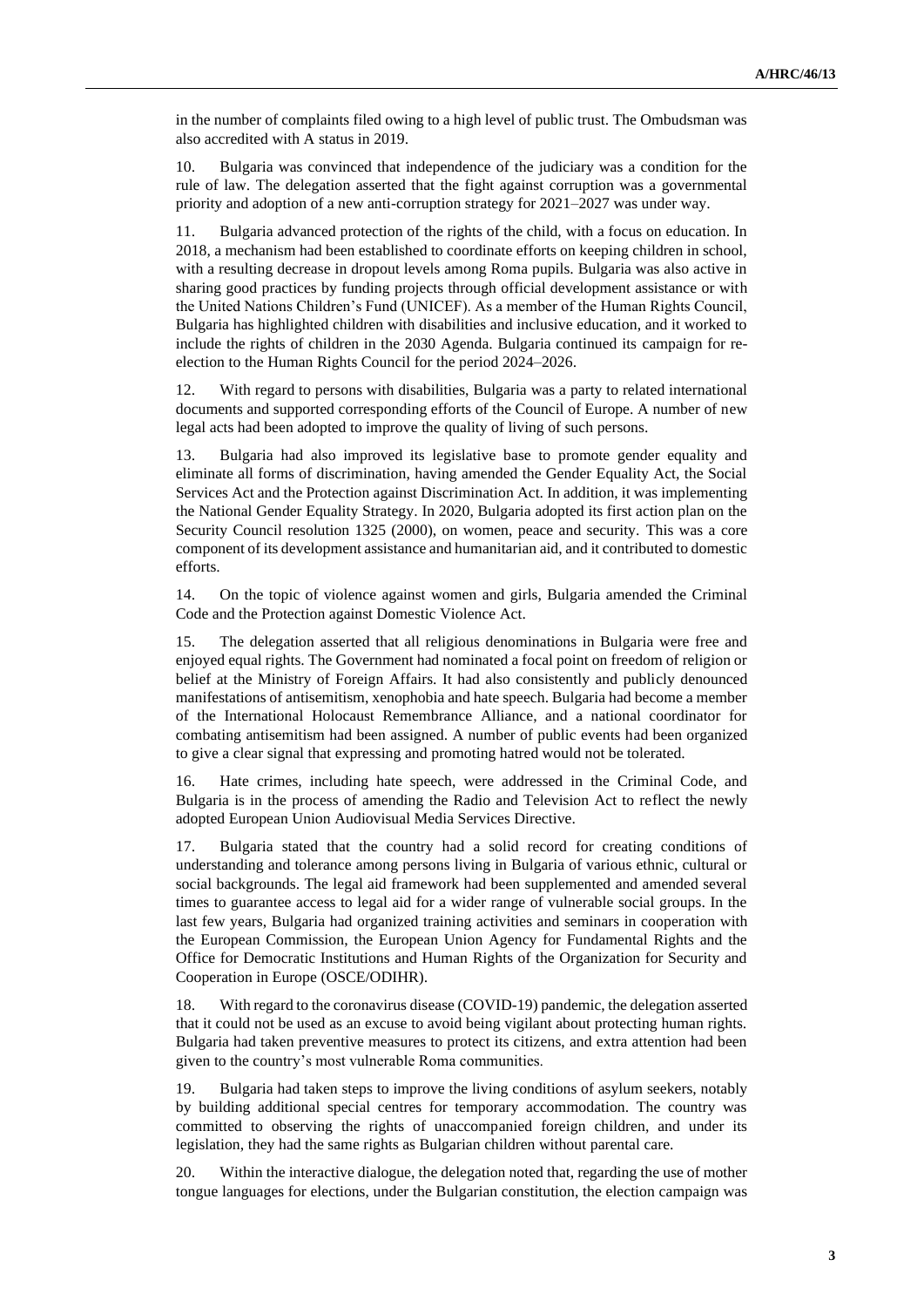to be conducted in Bulgarian, and that it could not accept recommendations concerning the so-called Turkish geographical places because they were not recognized in the country.

21. With respect to refugees and migrants, given its geographical position, Bulgaria protected the European Union external borders and applied the European Union acquis, national legislation, and the non-refoulement principle. With European Union financial support, Bulgaria had overcome difficulties in receiving a large number of migrants, asylum seekers, and unaccompanied children in 2015. The Office of the United Nations High Commissioner for Refugees (UNHCR), UNICEF and the International Organization for Migration had provided support, while the Bulgarian Red Cross and other NGOs had undertaken human rights monitoring of the border police.

22. There was a functioning sustainable mechanism for interaction between the competent authorities, established with the assistance of UNICEF. Unaccompanied children were not detained by the police, but immediately transferred either to the State Agency for Refugees (if they request protection) or to the social services (if they do not).

23. Migrants were temporarily accommodated in special homes for temporary accommodation of foreigners, until their document processing was finalized, and they were given access to legal representation and assistance. Respect for migrant rights was regularly monitored by the Ombudsman and NGOs. Administrative actions regarding detained persons were carried out in the presence of licensed interpreters and lawyers, and they could be appealed before judicial authorities.

24. In 2016, Bulgaria introduced a national procedure for determining and granting statelessness status, with the assistance of UNHCR. Since 2017, the Migration Directorate has granted such status to 115 stateless persons.

25. With regard to domestic violence, Bulgaria worked nationally and internationally to enhance police cooperation, and over 150 initiatives were implemented by the police and judiciary in cooperation with NGOs. Nearly 2,000 police officers had attended associated courses.

26. On the subject of hate crimes, Bulgaria provided trainings for the police and prosecution officers on non-discrimination issues, and the Training against Hate Crimes for Law Enforcement programme of OSCE/ODIHR was implemented. Training was provided for police officers working in multi-ethnic environments. The police also held meetings with local authorities, representatives of ethnic communities and relevant NGOs. In 2018, Bulgaria introduced a new element in the anti-discrimination training, which was focused on the investigation of hate crimes based on homophobia and was organized with civil society.

27. With respect to police violence, there were regulations on police work with detainees, and in 2016, the Code of Conduct for Civil Servants in the Ministry of Interior was amended, highlighting respect for rights regarding torture. Under the Penal Code, all cases of crimes committed by Ministry officials were investigated by judicial authorities, independent of the police.

28. With regard to media freedom, the delegation stated that attacks against journalists were immediately and fully investigated, and there was collaboration with international partners, including the OSCE Representative on Freedom of the Media and Council of Europe.

29. On the topic of independence of the judiciary, legislative changes had led to more transparency and accountability in the process of appointing magistrates and ensuring their independence. Changes had been introduced in the structure and organization of the Supreme Judicial Council. The right to a fair procedure was guaranteed through the use of random selection for the distribution of cases when convening the disciplinary panel. Amendments to the Judiciary System Act in 2020 also specified procedures for dismissing judges, prosecutors and investigators. From 2017, the Government had also put in place a monitoring and reporting cycle on progress in implementing the judicial reform strategy. New opportunities for accountability and transparency in the work of the Prosecutor General and the Prosecutor's Office had been developed, and effective law enforcement had been ensured.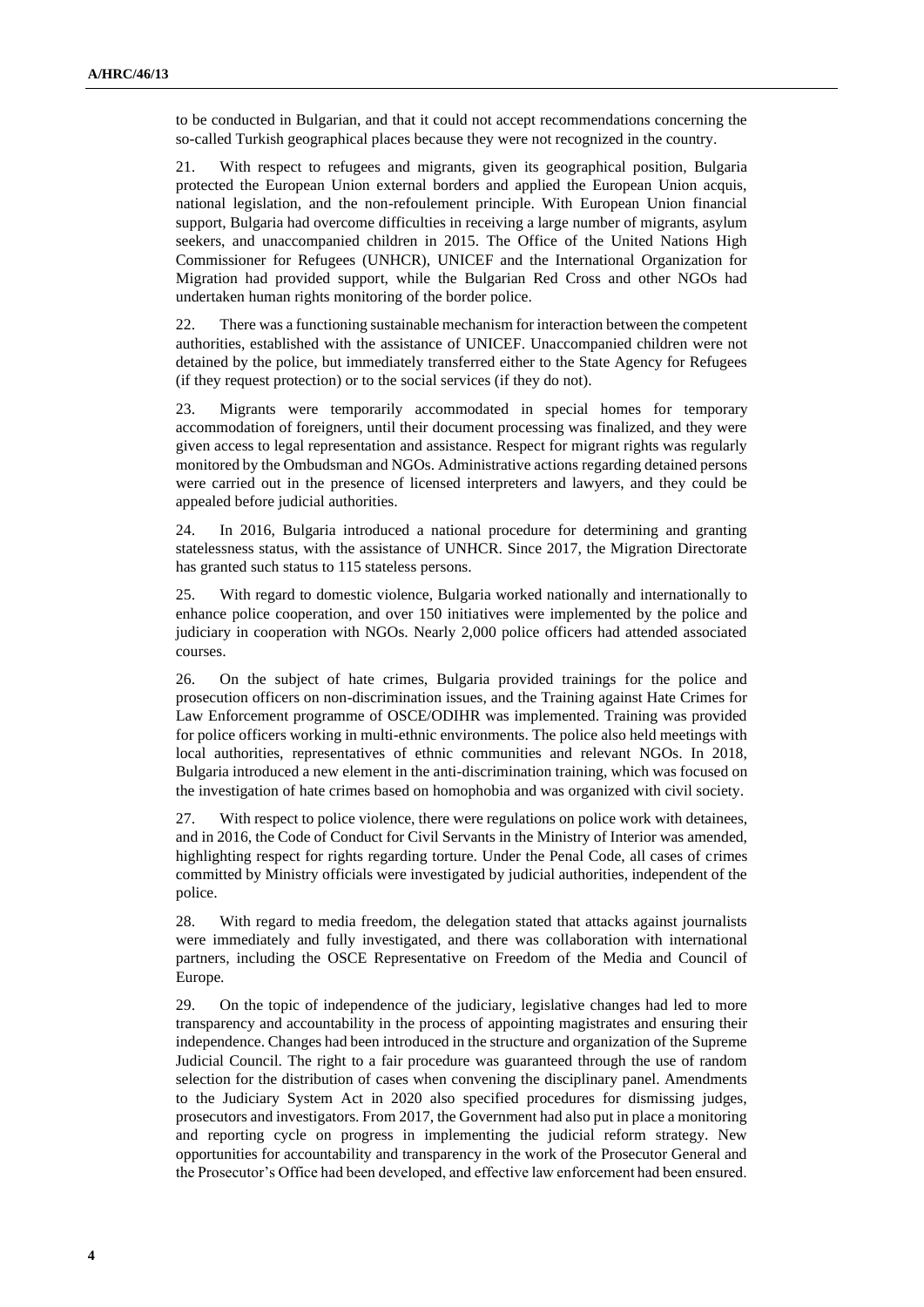30. For the fight against corruption, Bulgaria implemented the main international anticorruption instruments of the Council of Europe, the United Nations, the Organization for Economic Cooperation and Development (OECD) and relevant European Union conventions and acts. Reforms of the institutional framework included the commission for combating corruption and confiscation of illegally acquired property, while the mandate of the Specialized Prosecutor's Office and Specialized Criminal Court had been expanded with regard to high-level corruption. A national council for anti-corruption policies coordinated national policies and reported on the implementation of the national anti-corruption strategy.

31. With respect to countering violence against women and domestic violence, Bulgaria had a robust legislative framework. There were legal mechanisms in place for victim defence, compensation and protection services. All forms of domestic violence had been criminalized, and measures had been adopted to prosecute and penalize perpetrators. Methodological guidance of the Prosecutor General had been developed for the work of police authorities in cases of domestic violence. In line with the recommendations of the Committee on the Elimination of Discrimination against Women, problematic criminal provisions had been revoked. Following the 2019 visits of two United Nations special rapporteurs, including the Special Rapporteur on violence against women, and the Commissioner for Human Rights of the Council of Europe, Bulgaria had adopted targeted measures that were aligned with their recommendations. Bulgaria allocated financial resources annually to implement related programmes.

32. The delegation declared that, owing to constitutional constraints, Bulgaria was not in a position to ratify the Council of Europe Convention on Preventing and Combating Violence against Women and Domestic Violence (Istanbul Convention).

33. With regard to discrimination and hate speech, Bulgaria had joined the key relevant international legal instruments. The Constitution prohibited discrimination, and this was the underlying principle in domestic legislation. The Protection against Discrimination Act provided a legal framework to protect every citizen from direct or indirect discrimination on all grounds recognized in international legal instruments, including sexual orientation. With respect to explicit criminalization of violence on the grounds of sexual orientation, although the Criminal Code did not contain any qualified corpus delicti in cases of crimes motivated by homophobia or transphobia, these factors could be taken into account as aggravating circumstances in determining the penalty.

34. A working group at the Ministry of Justice drafted legislative amendments on juvenile justice, including a draft law on correctional measures for juveniles, for which debates were ongoing.

35. In terms of social policy, the efforts of the Government in the previous months had been focused on the COVID-19 pandemic. Initial emphasis had been on providing support to the health system and to the most vulnerable groups, and on mobilizing support for the economy. The Government had implemented short-term working arrangement schemes, and it had mobilized assistance to companies in order to support people who had lost their jobs, including short-term arrangements subsidizing the minimum wage.

36. Special attention was given to families, with social benefits to support the parents' loss of income. New social assistance for children at the eighth grade level provided support for families with school needs. For families with children at home, Bulgaria introduced monthly assistance based on the minimum wage.

37. For older persons, the Government mobilized European funding to provide patronage carers to visit older persons and people with disabilities. Since August 2020, all retired persons have been receiving an additional 50 Bulgarian lev in their monthly pension.

38. In 2020, Bulgaria was in the process of closing the last institutions for children. The Government had established more community services, more networks of foster families and better-targeted integration measures to keep children in families. Over 60 community centres were providing integrated health, social and medical services. The new Social Services Act provided better-targeted, quality social services.

39. Under the new People with Disabilities Act, nearly 650,000 adults with permanent disabilities received financial support for personal assistance, employment and other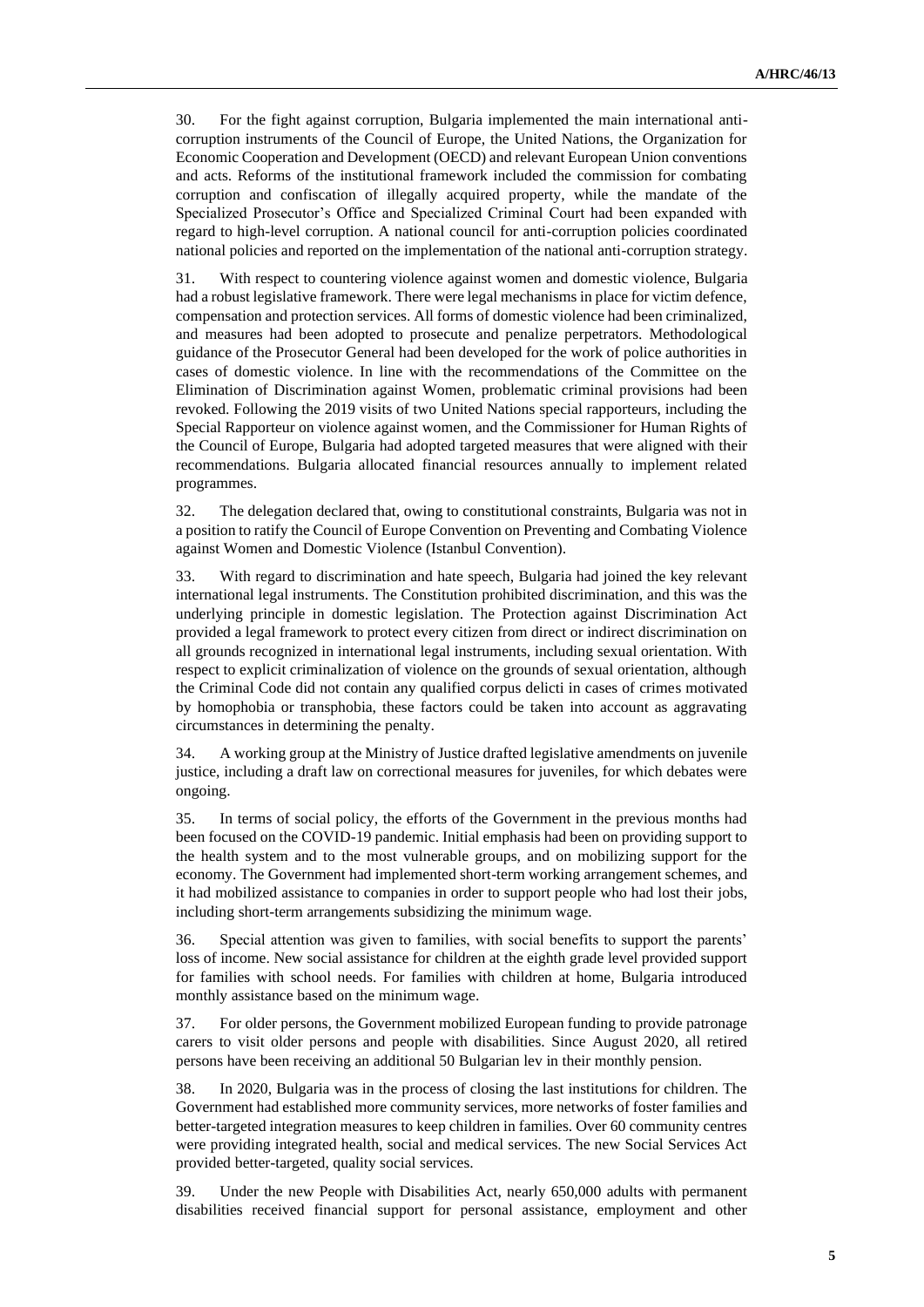incentives to ensure their full inclusion. The Government was implementing a long-term care strategy, with a 2018–2021 action plan, in line with the United Nations Convention on the Rights of Persons with Disabilities. The plan's focus was a smooth transition from institutional care to home-based and community services. New day-care centres were being established for people with disabilities and their families, including for the social rehabilitation of persons with mental disorders. Local authorities were also providing integrated health and social mobile services for people with disabilities and older persons.

40. With regard to gender equality, maternity leave in Bulgaria was one of the longest in Europe. Bulgaria was also introducing incentives to support parents in employment, including childcare assistance provided by the Labour offices.

41. With regard to education, a number of legal regulations and other normative acts were enacted in 2020 to improve the quality of education and tackle early dropout cases, including the Regulation of Inclusive Education and amendments of the Regulation on the Budget. These regulations introduced obligatory preschool education starting at the age of four, and required all educational institutions to apply an individual approach to those who were in need or were from vulnerable groups, including socioeconomically disadvantaged groups and the Roma community. To implement these measures in full, additional funding from the budget was allocated.

42. Bulgaria also introduced educational mentors, who were provided with protective equipment during the COVID-19 pandemic. The mentors worked with the 10 per cent of pupils who were unable to participate in distance learning. The Government was prioritizing investments in digital means, targeting those from vulnerable groups.

43. The delegation thanked all Member States for their interest, constructive spirit and active participation in the review. It stated that all relevant Bulgarian institutions and stakeholders would be informed about the discussion and recommendations received. Bulgaria would continue its efforts on the issues covered.

#### **B. Interactive dialogue and responses by the State under review**

44. During the interactive dialogue, 91 delegations made statements. Recommendations made during the dialogue are to be found in section II of the present report.

45. Israel commended the adoption of the national action plan on Security Council resolution 1325 (2000) and the national action plan for the promotion of equality between women and men.

46. Italy appreciated implementation of the national plan for integration of the Roma community and measures towards social inclusion and sustainable integration of minorities.

47. Japan appreciated that Bulgaria implemented the national strategy for the promotion of equality between women and men, and Criminal Code amendments to combat domestic violence.

48. Jordan welcomed the national report of Bulgaria as a sign of its commitment to promote human rights for all persons on its territory.

49. Kazakhstan welcomed amendments to the law on foreigners and the statelessness determination procedure. It also welcomed the prohibition of the short-term detention of unaccompanied children, and the introduction of alternatives to detention for irregular migrants.

50. Kyrgyzstan commended Bulgaria on the national programme for the prevention of violence and abuse of children, and Criminal Code amendments to protect victims of violence.

51. The Lao People's Democratic Republic hailed achievements through the national strategies of Bulgaria in the areas of gender equality, children's rights and the rights of persons with disabilities.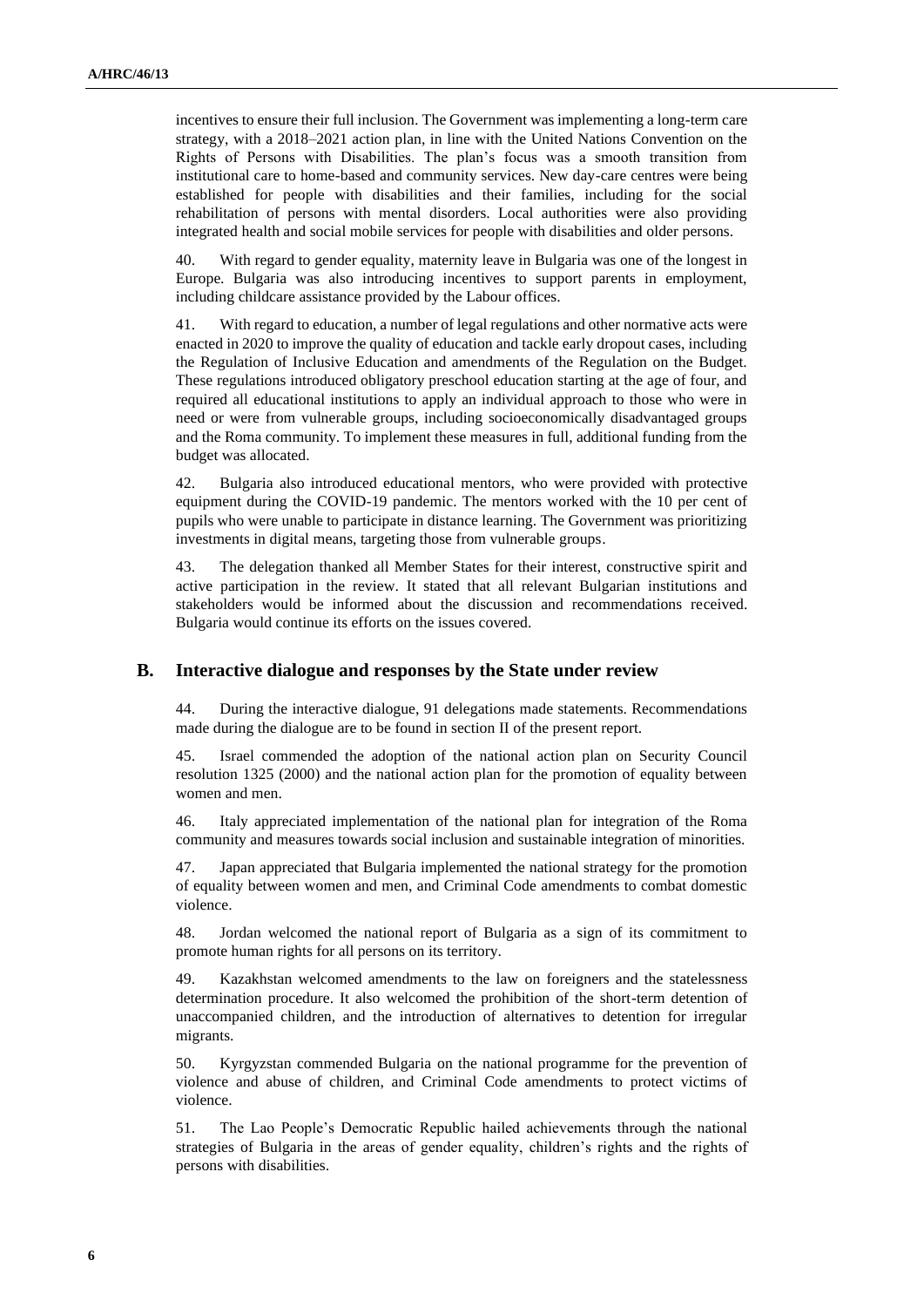52. Lebanon commended Bulgaria on acceding to a range of international human rights conventions and the ranking of its national human rights institution.

53. Libya appreciated the efforts of Bulgaria to implement many of the recommendations made during the previous universal periodic review cycle.

54. Liechtenstein welcomed the statement and national report of Bulgaria, as well as the efforts made to implement recommendations from the last universal periodic review cycle.

55. Luxembourg highlighted the positive developments during the period under review, in particular the granting of A-status accreditation to the Ombudsman.

56. Malaysia praised the national action plan for the promotion of equality between women and men and the National Commission for Combating Trafficking in Human Beings.

57. Maldives commended the progress made to promote gender equality, and the A-status accreditation of the Ombudsman's office in Bulgaria.

58. Malta welcomed efforts aimed at combating domestic violence, religious intolerance and hate crimes, and it also welcomed the appointment of a focal point for the European Governmental LGBTI Focal Points Network.

59. Mauritius congratulated Bulgaria for the establishment of crisis centres for women victims of domestic violence and encouraged it to pursue these initiatives.

60. Mexico recognized the adherence of Bulgaria to the principles of the Convention on the Rights of Persons with Disabilities.

61. Montenegro recognized the actions undertaken to encourage the integration of the Roma community into society, and welcomed Criminal Code amendments protecting the rights of victims of violence.

62. Morocco praised the presentation of eight national reports to the United Nations treaty bodies since the last universal periodic review of Bulgaria. It also commended the invitations made to special procedures mandate holders.

63. Myanmar welcomed the adoption of the national action plan for the promotion of equality between women and men and amendments to the Anti-Trafficking Act.

64. Nepal commended legal and institutional frameworks establishing economic opportunities for women, and measures for maintaining the necessary conditions in detention facilities for foreigners.

65. The Netherlands deemed it as a positive development that Bulgaria had improved civil and socioeconomic human rights, and noted that such improvements should be irreversible and sustainable.

66. Nigeria applauded efforts in combating human trafficking; protecting victims' rights; countering corruption and organized crime; and fighting racism, hate speech and hate crimes.

67. North Macedonia welcomed the ratification of several international human rights instruments and the adoption of the national action plan for the promotion of equality between women and men.

68. Norway noted progress made since the last universal periodic review cycle, including the signing or ratification of a number of protocols.

69. Pakistan commended steps to protect women's rights, including Criminal Code amendments to empower women. It also noted efforts to counter racial discrimination, hate speech, xenophobia and intolerance.

70. The Philippines recognized the progress of Bulgaria in implementing its human rights obligations, and welcomed the A-status accreditation of the Ombudsman, in compliance with the principles relating to the status of national institutions for the promotion and protection of human rights (the Paris Principles).

71. Poland commended the efforts of Bulgaria to alleviate the socioeconomic situation of the Roma community, and noted that there remained room for improvement.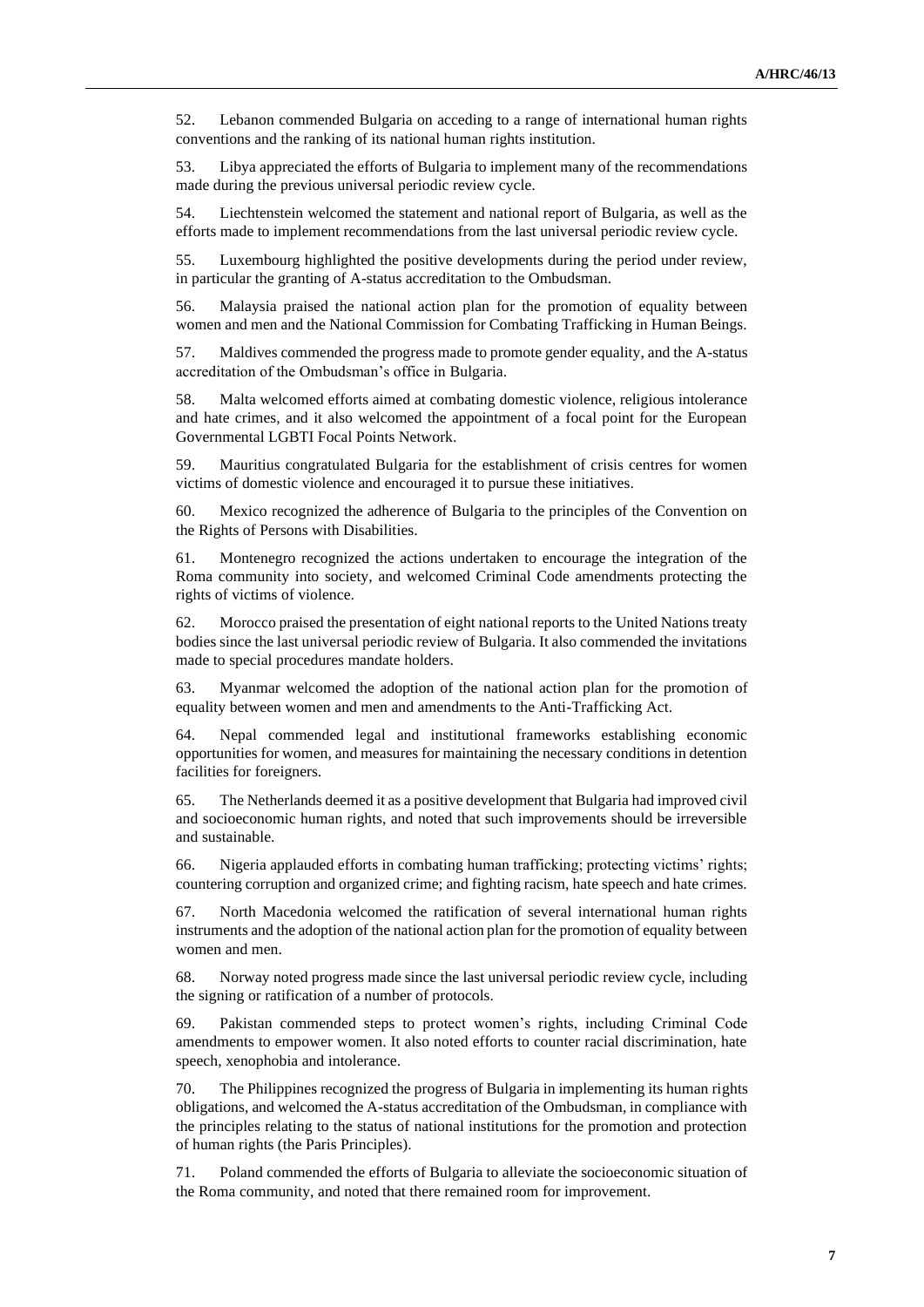72. Portugal welcomed the measures taken by Bulgaria to empower children with disabilities through inclusive education and to combat institutionalization.

73. Qatar noted efforts to eradicate poverty and strengthen the rights of children and persons with disabilities. It also noted the granting of A-status accreditation to the Ombudsman.

74. The Republic of Moldova commended Bulgaria for promoting gender equality, including its national strategy for the promotion of equality between women and men.

75. Romania noted with satisfaction the human rights training provided for police officers, and saluted the measures for a broader realization of the right to education.

76. The Russian Federation expressed concern about hate speech and hate crimes, and the excessive use of force by law enforcement officials.

77. Senegal welcomed the national strategy for the deinstitutionalization of children and the national programme for the prevention of violence and abuse of children.

78. Slovakia recognized the efforts of Bulgaria to address human rights issues and praised it for numerous positive steps taken since its last universal periodic review.

79. Slovenia welcomed the participation of Bulgaria in an international OSCE project on effective criminal justice strategies and practices to combat gender-based violence in Eastern Europe.

80. Spain recognized recent legislative and institutional progress on the rights of persons with disabilities, protection against discrimination and the fight against antisemitism.

81. Sri Lanka appreciated the prioritization by Bulgaria of the rights of children with disabilities and of education, and noted the national strategy for poverty reduction and promotion of social inclusion for 2020.

82. The State of Palestine welcomed steps taken by the Government of Bulgaria to combat racism and xenophobia, including the increase in incidents involving hate speech and hate crime.

83. Sudan appreciated the efforts of Bulgaria to promote and protect human rights, manifested by its acceptance of 174 recommendations in the second universal periodic review cycle.

84. Sweden noted the reform efforts on the rule of law. Sweden was worried about the lack of continued reforms concerning the judicial system.

85. Switzerland noted that, despite the efforts undertaken, discrimination against the Roma minority continues.

86. Thailand commended Bulgaria for the A-status accreditation of the Ombudsman and for the national action plan for the promotion of equality between women and men.

87. Timor-Leste commended progress in the childcare system, particularly the deinstitutionalization process, and recognized the adoption of the Anti-Corruption and Forfeiture of Assets Act.

88. Togo welcomed the Ombudsman's A-status accreditation and the adoption of the Council of Europe Protocol No. 15 amending the Convention for the Protection of Human Rights and Fundamental Freedoms.

89. Tunisia commended the withdrawal by Bulgaria of its reservations on article 31 of the Convention relating to the Status of Stateless Persons.

90. Turkey commended measures taken for the protection of mosques and other religious sites against acts of racism, xenophobia and Islamophobia.

91. Ukraine acknowledged the strengthening of the institutional and legislative base for gender equality, social services, the socioeconomic integration of vulnerable groups and the independence of the judiciary.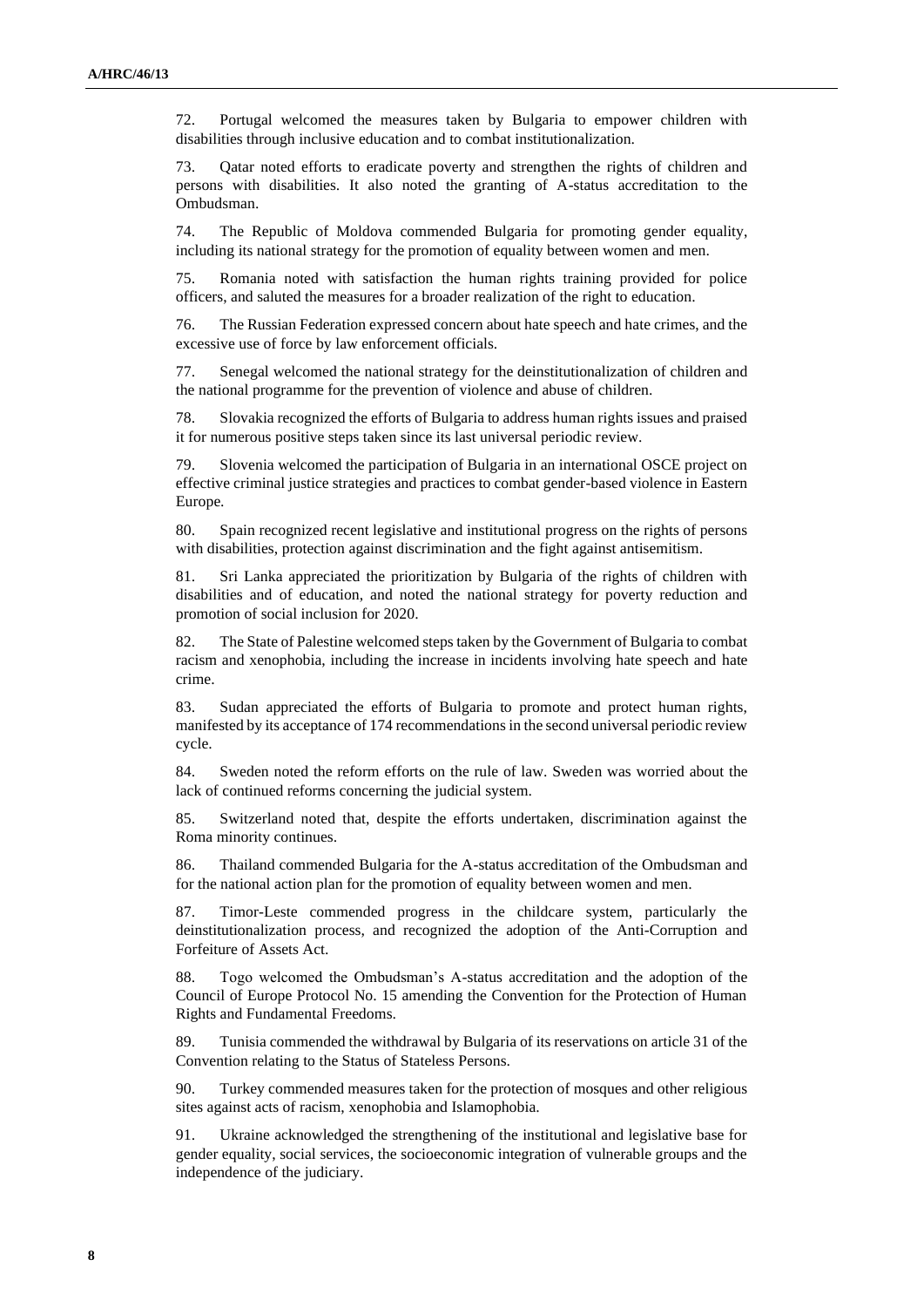92. The United Arab Emirates welcomed the 2019 law on services, and the long-term care strategy for children, the elderly and persons with disabilities.

93. The United Kingdom welcomed efforts to address overcrowding of prisons and gender-based violence under criminal law. It remained concerned that changes to the scope of sexual assault offences had not yet been made.

94. The United States noted the efforts of Bulgaria to improve educational opportunities for the Roma community, and encouraged further action to combat discrimination in society and in the workforce.

95. The Bolivarian Republic of Venezuela stated that Bulgaria faced increasing genderbased violence, racism and hate speech against migrants and other vulnerable groups.

96. Afghanistan welcomed progress made in school attendance and in the reform of the childcare system. It remained concerned about incidents of hate speech and hate crime.

97. Albania commended improvements with regard to the protection of children's and women's rights. It welcomed the policy of social protection and promotion of employment.

98. Argentina reiterated treaty body concerns regarding discrimination, xenophobia and hate speech against asylum seekers, refugees, immigrants, ethnic and religious minorities, and lesbian, gay, bisexual, transgender and intersex persons.

99. Australia commended the A-status accreditation of the Ombudsman of Bulgaria and the efforts made towards effective prosecution of crime and corruption. It expressed concern regarding hate crimes.

100. Austria commended efforts at eliminating discrimination against Roma, and noted that the community still faced challenges regarding housing, education, health care and employment.

101. Azerbaijan acknowledged measures with regard to the rights of the child and persons with disabilities, as well as measures to combat human trafficking and ensure gender equality.

Bahamas commended the Ombudsman's A-status accreditation and the adoption of Criminal Code amendments to protect the rights of victims of violence.

103. Bahrain commended the role of Bulgaria in advancing women's rights and in fighting discrimination and violence against women and children.

104. Belarus noted measures taken by Bulgaria to improve further both legislation and State institutions in the area of human rights.

105. Belgium noted that there was room for improvement, in particular regarding genderbased violence, and discrimination and violence based on sexual orientation and gender identity.

106. Brazil praised measures to ensure women's and children's rights, and to amend the Criminal Code to include domestic violence as an aggravating circumstance.

107. Burkina Faso encouraged the Government of Bulgaria to continue its efforts to ensure more effective human rights protection.

108. Cambodia commended efforts by Bulgaria to promote gender equality, advance freedom of religion and belief and protect the rights of migrant children.

109. Canada welcomed steps addressing gender-based violence, but was concerned about limitations on freedom of expression, and about pluralism and transparency of ownership in the media sector.

110. Chile hailed judicial reform efforts made to ensure independence of the judiciary, and legal and institutional measures promoting the political and economic participation of women.

111. China recognized progress made in fighting domestic violence, advancing gender equality, developing education and creating jobs. However, it was concerned about discrimination against minority groups.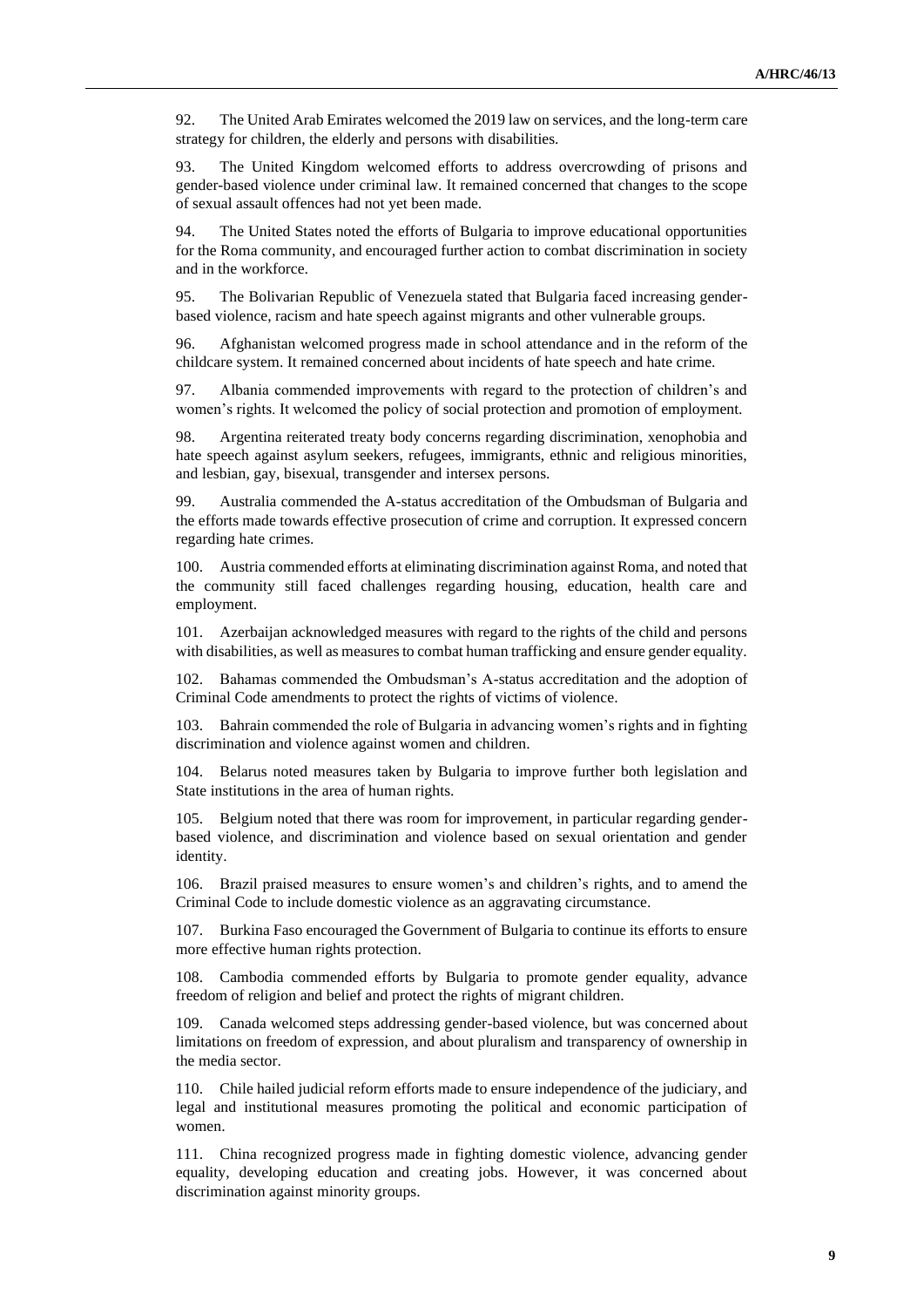112. Croatia commended adoption of the Anti-Corruption Act, including steps guaranteeing protection against prosecution for whistle-blowers and civil society activists.

113. Cuba thanked the delegation of Bulgaria for the presentation of its national report, and praised the country's commitment to the universal periodic review mechanism.

114. Cyprus commended Bulgaria on accepting most recommendations from the previous universal periodic review cycle, notably on submitting a report for the global review of the Beijing Declaration and Platform for Action.

115. Czechia appreciated the efforts made to combat discrimination against minorities, including on the basis of ethnicity, religion and sexual orientation, but it noted incidents of hate speech and hate crime.

116. Denmark congratulated Bulgaria on its Persons with Disabilities Act of 2019, which provided a legal framework to safeguard the rights of persons with disabilities.

117. The Dominican Republic commended the national plan of action for the promotion of gender equality and welcomed measures to eradicate violence against children.

118. Egypt welcomed the policies of Bulgaria for social cohesion and job opportunities. It also welcomed efforts to combat hate speech and to protect places of worship.

119. Ethiopia hailed the deinstitutionalization of care for children, the elderly and persons with disabilities, and a proposed amendment enhancing procedural guarantees for asylum seekers.

120. Fiji commended the enhanced legislative framework to protect the rights of victims of violence and the adoption of the national action plan on gender equality.

121. France welcomed the 2018 adoption of the Anti-Corruption and Forfeiture of Assets Act and urged continued efforts to combat violence against women.

122. Georgia commended the Government of Bulgaria and its parliament for supporting the Ombudsman, which was granted A-status accreditation in 2019, in compliance with the Paris Principles.

123. Germany commended Bulgaria for its efforts to implement human rights for migrants and refugees.

124. Greece welcomed adoption of the national action plan for the promotion of equality between women and men, and recognized the efforts of Bulgaria in fighting corruption.

125. Haiti noted the efforts made to improve the right to education, provide better protection for persons with disabilities and combat domestic violence.

126. The Holy See welcomed the efforts of Bulgaria in promoting human rights while addressing religious intolerance and discrimination, issues related to migration and asylum seekers, and the protection of vulnerable people.

127. Honduras congratulated Bulgaria on its progress in implementing previous universal periodic recommendations, including constitutional amendments and Penal Code provisions regarding domestic violence.

128. Iceland welcomed the delegation of Bulgaria, its national report and the steps outlined therein, and hoped for their continued implementation.

129. India noted the national action plan for the promotion of equality between women and men, and the measures therein, especially for unemployed women.

130. Indonesia recognized the granting of A-status accreditation for the Ombudsman of Bulgaria, and it welcomed efforts made in juvenile justice for reintegration through education.

131. Iran was concerned about vandalism in places of worship and discrimination against religious and minority groups.

132. Iraq appreciated the efforts of Bulgaria to enhance gender equality and combat racism and hate crimes, and also expressed appreciation for its adoption of the Social Service Law.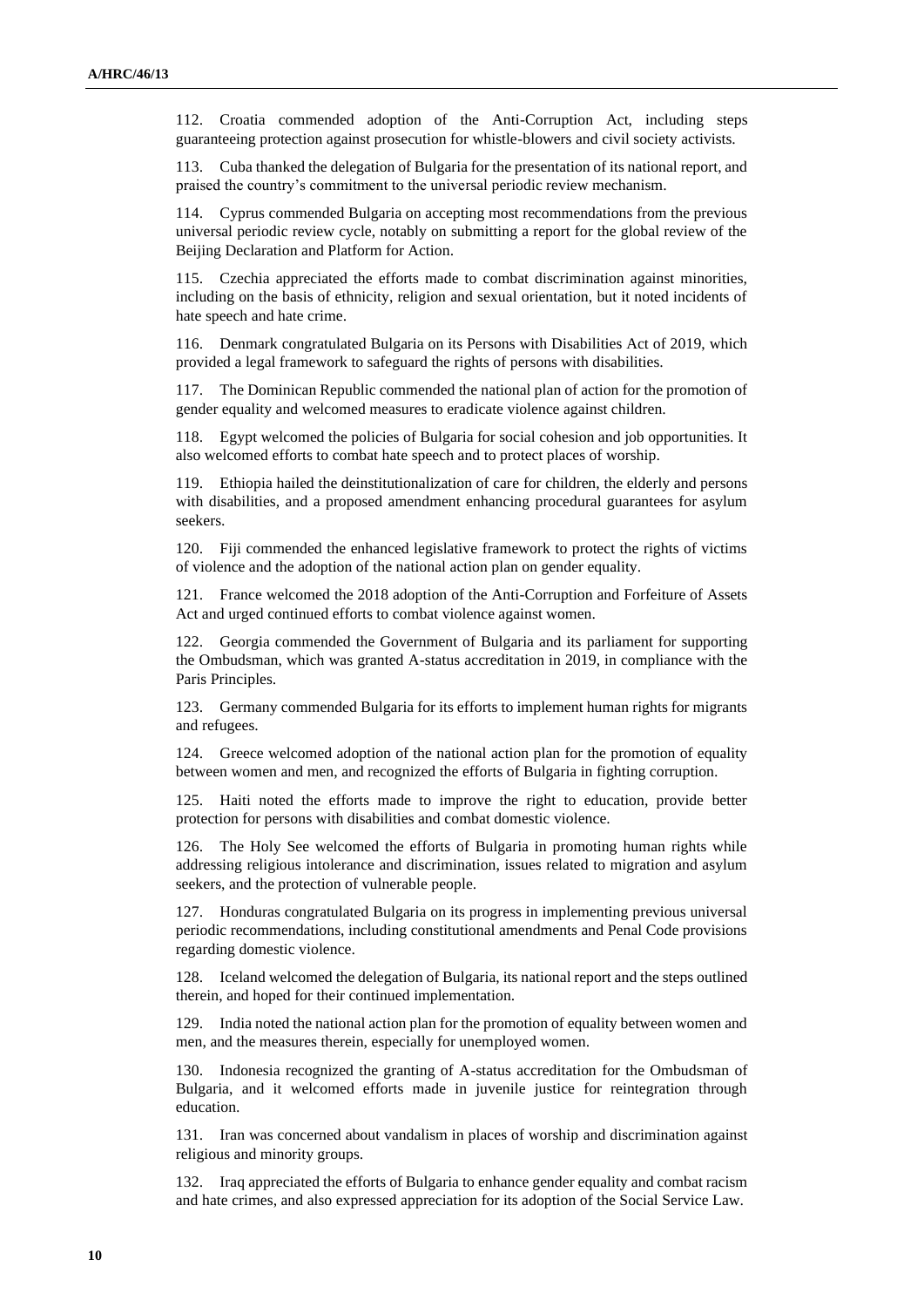133. Ireland welcomed new legislation on providing social services, which it deemed an important step in protecting society's most vulnerable members.

# **II. Conclusions and/or recommendations**

134. **The following recommendations will be examined by Bulgaria, which will provide responses in due time, but no later than the forty-sixth session of the Human Rights Council.**

134.1 **Consider ratifying those international human rights treaties it has not yet ratified, in particular the International Convention for the Protection of All Persons from Enforced Disappearance and the Optional Protocol to the Convention on the Rights of the Child on a communications procedure, and accelerate ratification of the Optional Protocol to the International Convention for the Protection of All Persons from Enforced Disappearance (Slovakia);**

134.2 **Ratify the International Convention for the Protection of All Persons from Enforced Disappearance (France) (Iraq) (Senegal) (Togo) (Ukraine);**

134.3 **Consider the possibility of ratifying the International Convention for the Protection of All Persons from Enforced Disappearance (Argentina); Maintain efforts towards the ratification of the International Convention for the Protection of All Persons from Enforced Disappearance (Chile); Consider ratification of the International Convention for the Protection of All Persons from Enforced Disappearance (Costa Rica);**

134.4 **Sign and ratify the International Convention on the Protection of the Rights of All Migrant Workers and Members of Their Families (Honduras); Consider ratifying the International Convention on the Protection of the Rights of All Migrant Workers and Members of Their Families (Philippines);**

134.5 **Ratify the International Convention on the Protection of the Rights of All Migrant Workers and Members of Their Families (Sri Lanka) (Togo);**

134.6 **Ratify the Council of Europe Convention on Preventing and Combating Violence against Women and Domestic Violence (Istanbul Convention) and thus strengthen legislation to combat gender-based violence (Cyprus); Ratify the Council of Europe Convention on Preventing and Combating Violence against Women and Domestic Violence (Istanbul Convention) (Denmark); Ratify the Council of Europe Convention on Preventing and Combating Violence against Women and Domestic Violence (France); Complete the process of ratification of the Council of Europe Convention on Preventing and Combating Violence against Women and Domestic Violence (Iceland); Reconsider its decision not to ratify the Council of Europe Convention on Preventing and Combating Violence against Women and Domestic Violence (Spain);**

134.7 **Ratify the Optional Protocol to the Convention on the Rights of Persons with Disabilities (Bolivarian Republic of Venezuela) (Honduras);**

134.8 **Consider ratification of the Optional Protocol to the Convention on the Rights of Persons with Disabilities (Costa Rica); Expedite the ratification of the Optional Protocol to the Convention on the Rights of Persons with Disabilities (Thailand);**

134.9 **Ratify the Optional Protocol to the Convention on the Rights of the Child on a communications procedure (Maldives); Ratify the Optional Protocol to the Convention on the Rights of the Child on a communications procedure (Switzerland);**

134.10 **Maintain efforts towards the ratification of the Optional Protocol to the Convention on the Rights of the Child on a communication procedure (Chile);**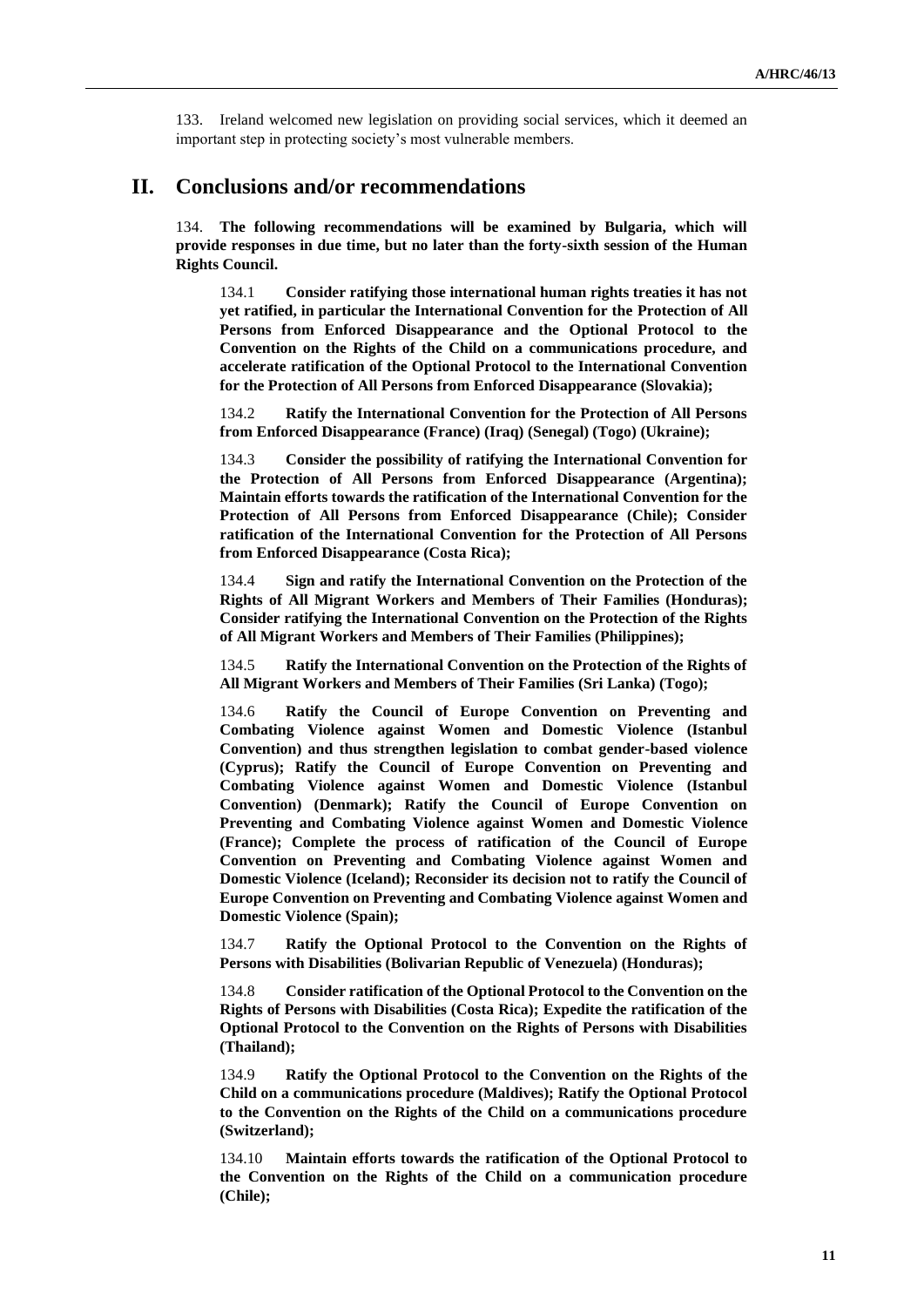134.11 **Foresee the signing and ratification of the Optional Protocol to the International Covenant on Economic, Social and Cultural Rights (Senegal**);

134.12 **Finalize the procedure of full accession to the Convention relating to the Status of Stateless Persons (Ukraine);**

134.13 **Sign and ratify the Treaty on the Prohibition of Nuclear Weapons (Honduras);**

134.14 **Ratify the amendments to the Rome Statute of the International Criminal Court on the crime of aggression (Liechtenstein);**

134.15 **Adopt an open, merit-based process when selecting national candidates for United Nations treaty body elections (United Kingdom of Great Britain and Northern Ireland);**

134.16 **Continue its efforts in bringing its national legislation into line with its international obligations (Kyrgyzstan);**

134.17 **Strengthen the national human rights institution and ensure its compliance with the Paris Principles (Egypt); Strengthen the capacity and financial resources of the Ombudsman and bring it into full compliance with the Paris Principles (Germany); Take the necessary measures to ensure that the country's national institutions for human rights are in accordance with the Paris Principles (Kazakhstan);**

134.18 **Continue its efforts to combat discrimination and xenophobia, including by introducing legislative measures to prohibit hate speech (Liechtenstein);**

134.19 **Ensure that any call to incite ethnic or racial discrimination, hostility or violence is prohibited in law, and that those responsible for such calls are held accountable for their actions (Luxembourg);**

134.20 **Amend the law on protection against discrimination so that gender identity is expressly included among the grounds for discrimination and that same-sex couples are placed on an equal footing with others (Luxembourg);**

134.21 **Raise public awareness on respect for diversity and undertake legislative reforms to further address intolerance and hate speech (Malaysia);**

134.22 **Include explicitly in law gender identity as a ground for discrimination, as well as fully recognize equality for homosexual couples (Mexico);**

134.23 **Intensify the fight against racism, intolerance and hate crimes by organizing training workshops on topics related to police actions in multi-ethnic circles, human rights and minority issues (Morocco);**

134.24 **Scale up efforts in combating racism, racial discrimination and hate crimes (Nigeria);**

134.25 **Actively denounce and increase action to prevent racist, homophobic and xenophobic rhetoric in the public sphere, including against Roma and lesbian, gay, bisexual, transgender and intersex persons (Norway);**

134.26 **Continue to take steps to counter racial discrimination both through awareness-raising and other preventive measures (Pakistan);**

134.27 **Intensify efforts in human rights education and training to address racism, intolerance and hate crimes against minority groups and other vulnerable groups (Philippines);**

134.28 **Ensure that all cases of hate speech, hate crimes and discrimination against religious groups are investigated and sanctioned and to this end, revise the draft legislation in conformity with the International Covenant on Civil and Political Rights (Poland);**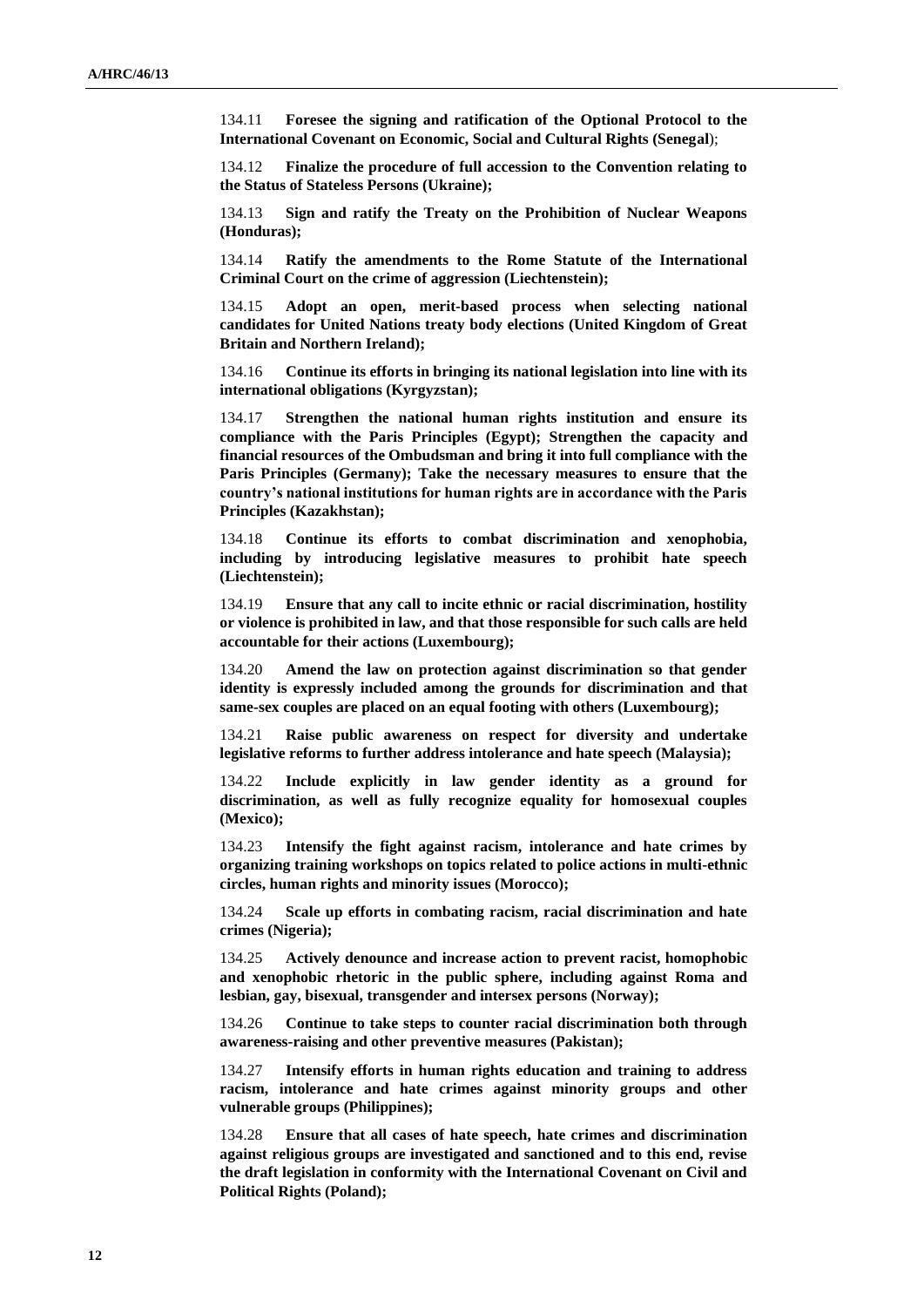134.29 **Take concrete measures to combat incidents of ethnic or racially motivated violence and hatred, including against migrants and refugees, and ensure that advocacy or incitement to discrimination, hostility or violence is prohibited by law and that breaches are investigated and perpetrators held accountable (Portugal);**

134.30 **Strengthen the protection of the rights of lesbian, gay, bisexual, transgender and intersex persons, inter alia by including sexual orientation and gender identity as grounds for hate crimes, recognize civil partnerships of samesex couples and ban non-consensual surgeries on intersex persons (Portugal);**

134.31 **Continue to strengthen the efforts aimed at improving access to employment, education, social and health services and at overcoming negative stereotypes, hate speech and discrimination (Romania);**

134.32 **Introduce amendments to the national legislation to include a definition of hate speech (Russian Federation);**

134.33 **Investigate cases of violence and crime based on race, and bring those responsible to justice (Russian Federation);**

134.34 **Amend national legislation related to the elimination of racial discrimination and hate speech in line with international standards and bring perpetrators to justice (Slovakia);**

134.35 **Raise public awareness on respect for diversity (Slovakia);**

134.36 **Amend national legislation to include a definition of hate speech in line with the Council of Europe Convention on Preventing and Combating Violence against Women and Domestic Violence, investigate racially motivated violent acts and crimes, prosecute and punish perpetrators and raise public awareness on respect for diversity (Slovenia);**

134.37 **Strengthen legislation that exists in the area of anti-discrimination and explicitly mention gender identity as grounds for discrimination, and include in the Criminal Code specific crimes related to hate and incitement to hate based on sexual orientation, gender identity, gender expression and sexual characteristics (Spain);**

134.38 **Take measures to prevent racist attacks, combat hate speech and crimes of extremism, especially against minorities, and ensure that all incidents are investigated, prosecuted and that perpetrators are punished (State of Palestine);**

134.39 **Strengthen the legislative and policy measures, and all other necessary measures, to fight intolerance and hate speech targeting minority, ethnic and religious groups (Sudan);**

134.40 **Address hate crimes, prohibit hate speech in the media and on social media platforms, prosecute those responsible and combat racism in all forms (Jordan);**

134.41 **Take effective measures to prevent racial discrimination, xenophobia and intolerance as well as to prevent and eradicate trafficking in human beings (Togo);**

134.42 **Continue efforts to combat intolerance, racism, and hate speech against foreigners, immigrants and minorities (Tunisia);**

134.43 **Commit to the principles of non-discrimination while ensuring equal opportunities for all citizens in implementing the announced social reforms (United Arab Emirates);**

134.44 **Amend the Criminal Code to widen the scope of the definition of hate crimes and speech to include sexual orientation (United Kingdom of Great Britain and Northern Ireland);**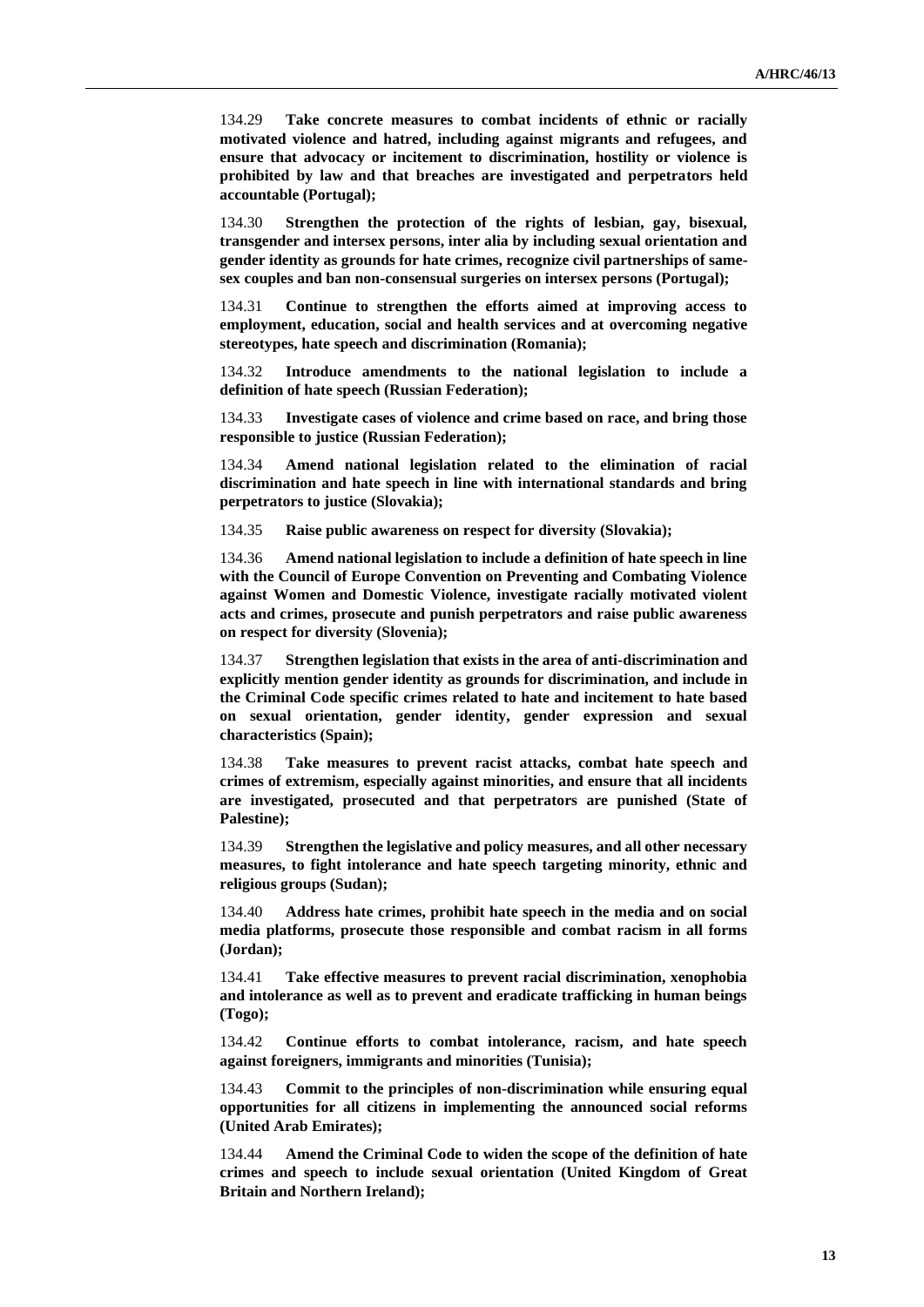134.45 **Take effective measures to eradicate racism, racial discrimination, xenophobia and related forms of intolerance (Bolivarian Republic of Venezuela);**

134.46 **Strengthen measures aimed at combating discrimination in all its forms and guarantee the investigation and punishment of expressions of hatred against minority groups, including those made by members of some groups and political parties (Argentina);**

134.47 **Strengthen education on lesbian, gay, bisexual, transgender and intersex rights and legislate to protect against hate crimes against lesbian, gay, bisexual, transgender and intersex persons (Australia);**

134.48 **Legislate or amend the current Family Code in order to include civil partnership available to both different-sex and same-sex couples (Australia);**

134.49 **Take more effective measures to reduce inequalities and discrimination against minorities, migrants and refugees (Bahrain);**

134.50 **Improve the accessibility of effective remedies against any form of discrimination and take the necessary measures to protect vulnerable groups from hate speech and other hate crimes (Bahrain);**

134.51 **Implement the recommendations from the concluding observations of treaty bodies regarding the prohibition in law and in practice of any advocacy of ethnic or racial hatred and on prosecuting persons responsible for such behaviour towards minority groups (Belarus);**

134.52 **Amend relevant legislation and the Criminal Code to explicitly include sexual orientation and gender identity as hate motives and grounds of discrimination, and ensure that such hate crimes are effectively investigated and prosecuted (Belgium);**

134.53 **Ensure the investigation, prosecution and punishment of offences related to racial discrimination, xenophobia and intolerance, including the excessive use of force by law enforcement officials, against minority groups such as Roma, Muslims, Jews, people of African descent, migrants, refugees and asylum seekers, and members of sexual minorities (Brazil);**

134.54 **Conduct adequate investigations and prosecutions into incidents of hate speech with due regard to motives by requiring courts to regularly report, record and make public cases where hate speech or hate crimes have or have not been considered in court proceedings (Canada);**

134.55 **Ensure that all cases of hate speech and hate crime are promptly and effectively investigated, sanctioned and prosecuted (Czechia);**

134.56 **Combat discrimination and hate speech that target people owing to their ethnic or religious background or their sexual orientation and gender identity, and translate these provisions into the penal code (France);**

134.57 **Systematically condemn hate crimes and hate speech and ensure that all racially motivated offences are effectively investigated, prosecuted and sanctioned (Germany);**

134.58 **Strengthen activities and laws aimed at the elimination of discrimination in society, other intolerances and hate speech against minorities and other groups, including those based on sexual orientation, gender identity or sex characteristics (Iceland);**

134.59 **Pass and implement laws that recognize same-sex partnerships and define the rights and obligations of cohabiting couples in same-sex unions (Iceland);**

134.60 **Step up efforts to tackle hate crime, hate speech and discriminatory conduct targeting lesbian, gay, bisexual, transgender and intersex persons through amending the Criminal Code to explicitly include hate crime on the grounds of sexual orientation or gender identity (Finland);**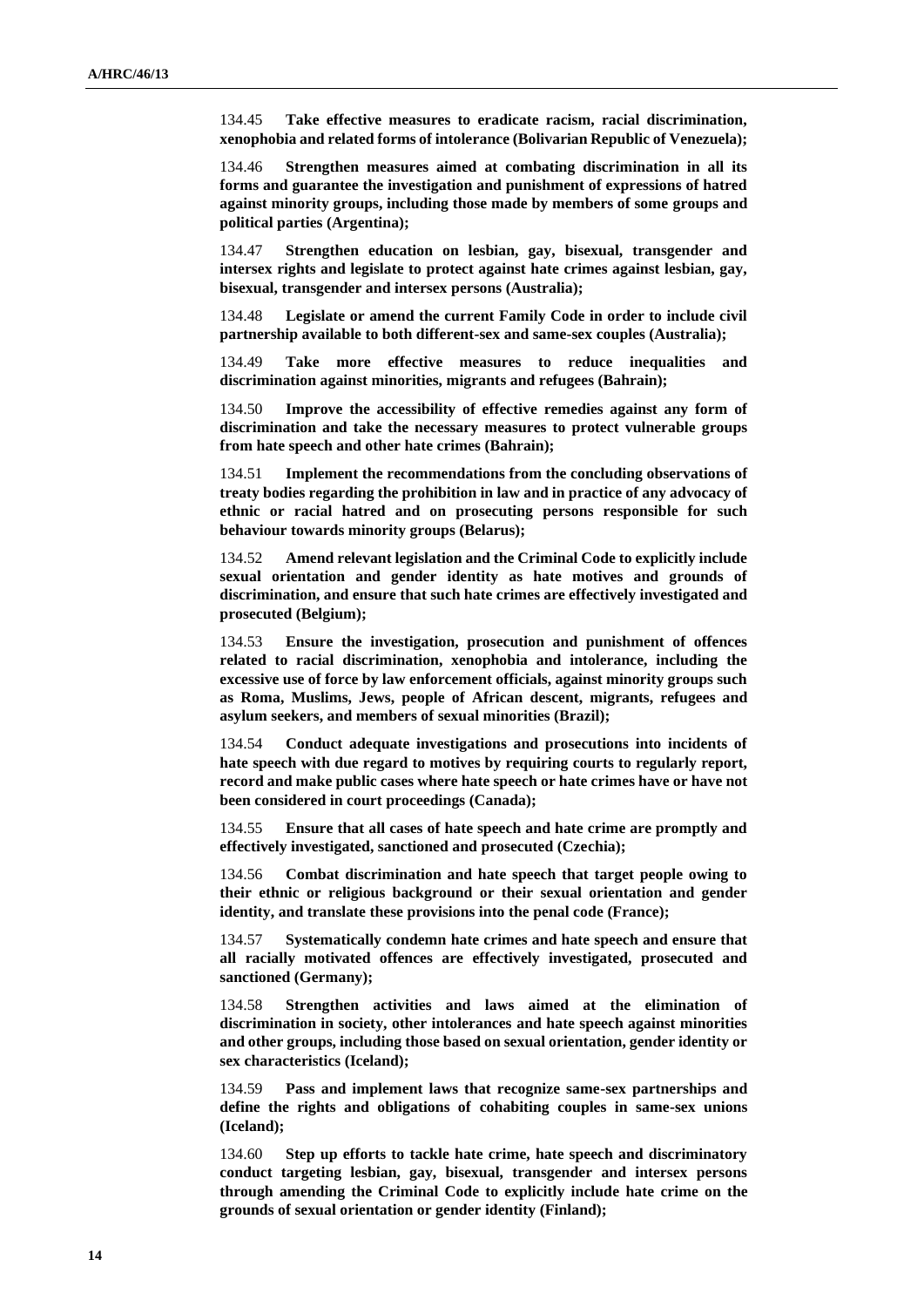134.61 **Strengthen efforts to eliminate discrimination and violence based on sexual orientation and gender identity, actual or perceived, in compliance with its human rights obligations (Fiji);**

134.62 **Ensure that its policies, legislation, regulations and enforcement measures effectively serve to prevent and address the heightened risk of business involvement in abuses in conflict situations, which include situations of armed occupation (State of Palestine);**

134.63 **Intensify efforts to develop and strengthen the necessary legislative frameworks that address cross-sectoral environmental challenges, including climate change adaptation and mitigation frameworks (Fiji);**

134.64 **Ensure that women, children, persons with disabilities, and indigenous and local communities are meaningfully engaged in the development and implementation of climate change and disaster risk reduction policies (Fiji);**

134.65 **Continue its efforts to strengthen the protection of journalists against harassment, attack or excessive use of force, and to ensure accountability in that regard (Greece);**

134.66 **Amend the legislation by adopting a definition of torture, and criminalize torture in a manner fully compliant with the International Covenant on Civil and Political Rights (Maldives);**

134.67 **Combat prison overcrowding and strengthen health services for inmates (Bolivarian Republic of Venezuela);**

134.68 **Align the legal framework for juvenile justice with international standards as recommended by the United Nations Children's Fund (Poland);**

134.69 **Pursue efforts to combat corruption and organized crime (Qatar);**

134.70 **Improve juvenile justice legislation and practice, and continue efforts for the reintegration of former child offenders into society in compliance with the Convention on the Rights of the Child (Republic of Moldova);**

134.71 **Continue to align the legal framework for juvenile justice to the existing international standards and implement restorative justice approaches (Romania);**

134.72 **Continue to work on the reform of the juvenile justice system to align it with the main European and international standards on the issue (Spain);**

134.73 **Strengthen the rule of law by undertaking all necessary reforms in order to ensure a mechanism for accountability for the Office of the Prosecutor General (Sweden);**

134.74 **Continue its judicial reform, in accordance with targets 16.3 and 16.6 of the Sustainable Development Goals and in respect of the recommendations of the Venice Commission, by guaranteeing the independence of judges and prosecutors and by establishing effective control mechanisms (Switzerland);**

134.75 **Step up its efforts to ensure that the unlawful use of force by law enforcement officials is investigated (Timor-Leste);**

134.76 **Establish an independent oversight mechanism for police abuse (Russian Federation);**

134.77 **Complete alignment of the juvenile justice system with international standards (Ukraine);**

134.78 **Enact reforms to promote the independence of the judiciary and to eliminate corruption in the judicial system (United States of America);**

134.79 **Introduce the legal framework necessary to effectively investigate and prosecute persons engaged in high-level corruption (Denmark);**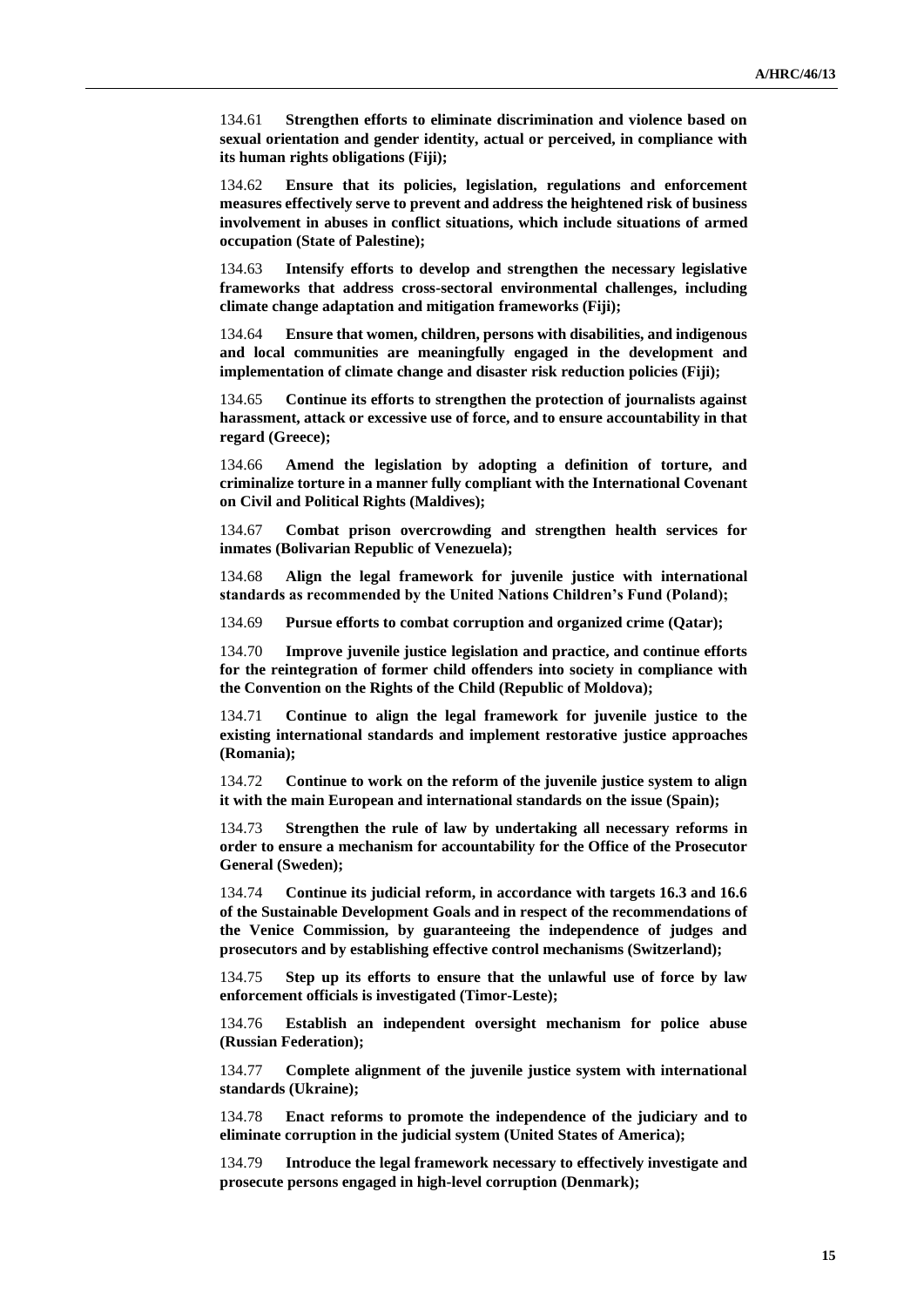134.80 **Provide the necessary training for law enforcement officials on protecting and promoting human rights (Egypt);**

134.81 **Pursue reform of the judiciary, including by strengthening efforts to combat corruption (France);**

134.82 **Further continue structural reforms on constitutional and legislative levels, in order to solidify achieved progress in respect of the reform of the Supreme Judicial Council (Georgia);**

134.83 **Strengthen its efforts to promote good governance and transparency in line with national legislation, including the Anti-Corruption and Confiscation of Illegally Acquired Property Act (Indonesia);**

134.84 **Expedite the judicial process regarding the restitution of the waqf properties confiscated by the State in the totalitarian regime period (Turkey);**

134.85 **Ensure full and effective freedom of the media and protection of journalists and media operators (Italy);**

134.86 **Investigate all forms of attacks, threats and violence against journalists and ensure full accountability (Netherlands);**

134.87 **Implement measures to ensure a safe and independent working environment for journalists and media workers, and intensify efforts to diversity ownership of the media and promote public media independence (Norway);**

134.88 **Foster the development of diverse, vibrant and engaged civil society organizations (Norway);**

134.89 **Ensure freedom of expression and assembly and media pluralism, and take the necessary measures to ensure the protection and safety of journalists (Republic of Moldova);**

134.90 **Adopt policies that encourage religious harmony and allow freedom of exercise of religious rights (Jordan);**

134.91 **Promote freedom of expression and media independence by requiring media ownership and transparency (United States of America);**

134.92 **Protect journalists against any form of harassment, attack or excessive use of force, promptly investigate such acts and bring those responsible to justice (Austria);**

134.93 **Investigate and hold to account those who threaten, intimidate and harm journalists, civil society and peaceful protesters, including the reporters who were injured in the protests in August 2020 in Sofia (Canada);**

134.94 **Put an end to political pressure on the media and combat violence against journalists (France);**

134.95 **Continue efforts aimed at enhancing freedom of religion and belief and curbing hate speech (Lebanon);**

134.96 **Ensure that all discrimination against religious groups is duly investigated and sanctioned, adopting all the necessary measures to protect fully places of worship and defend the exercise of religious freedom (Holy See);**

134.97 **Ensure compliance with laws requiring public disclosure of media ownership to improve transparency (Ireland);**

134.98 **Continue its efforts to combat trafficking in human beings and protect victims of trafficking (Liechtenstein);**

134.99 **Ensure the implementation of the national strategy to combat trafficking for the period 2017–2021 (Luxembourg);**

134.100 **Enhance its ongoing measures to prevent and combat trafficking in persons and address its root causes (Myanmar);**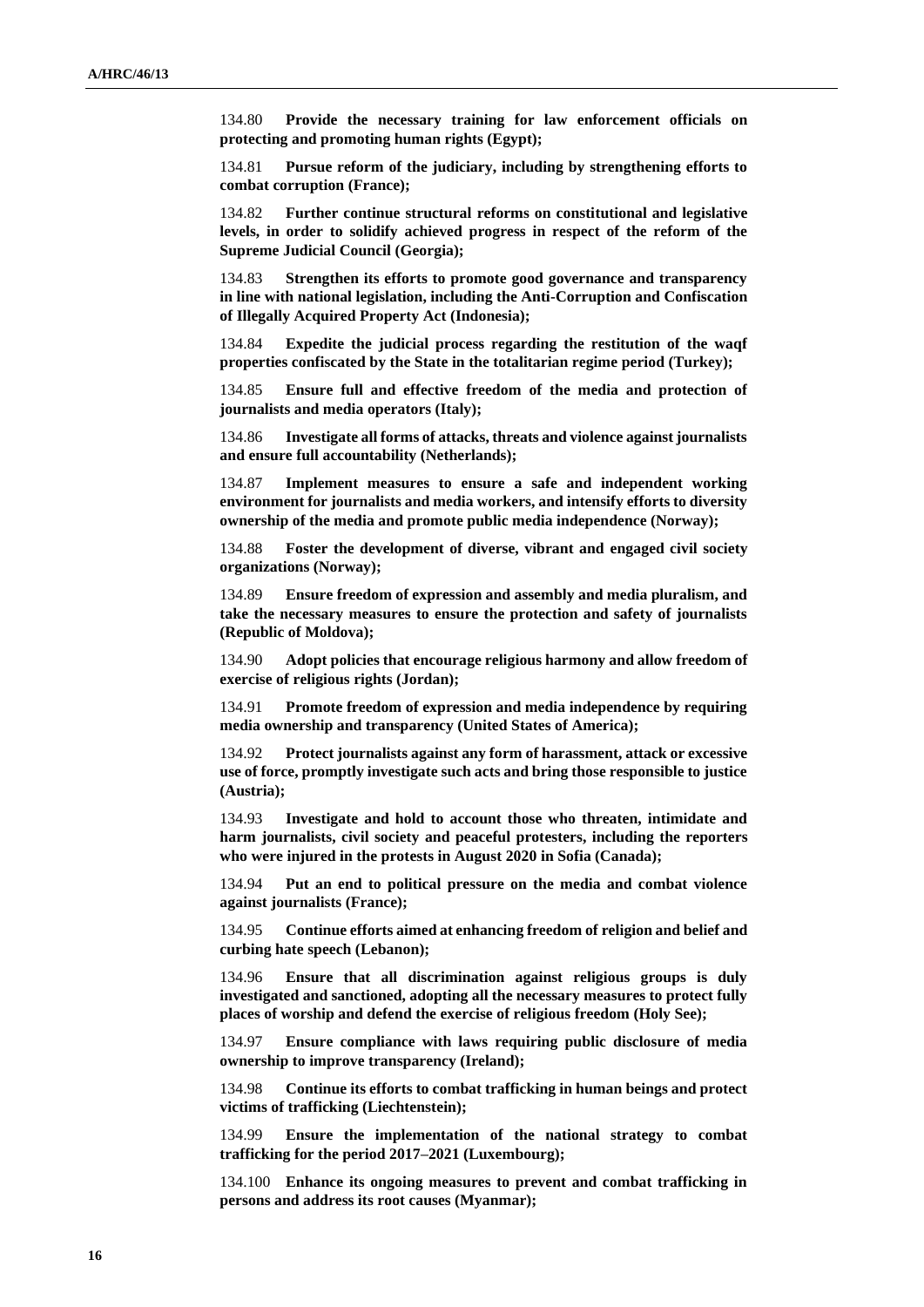134.101 **Continue to implement measures to combat human trafficking and enhance protection for victims (Nepal);**

134.102 **Step up efforts to combat human trafficking, guarantee victims rights and provide them protection and assistance (Qatar);**

134.103 **Take effective measures to prevent and eradicate human trafficking, investigate all allegations of trafficking, and prosecute and punish perpetrators (Sri Lanka);**

134.104 **Improve the support available to victims of modern slavery, facilitating their reintegration into society through provision of appropriate health care and legal and financial support, and paying particular attention to support for child victims, including children in care institutions, Roma children and unaccompanied foreign minors (United Kingdom of Great Britain and Northern Ireland);**

134.105 **Strengthen its efforts directed at preventing and eradicating human trafficking (Azerbaijan);**

134.106 **Continue its efforts in strengthening its mechanisms in protecting all persons, including children, from human trafficking (Kyrgyzstan);**

134.107 **Increase further efforts to combat trafficking in persons, including by addressing the root causes and origins of trafficking, improving law enforcement practices as well as providing victims of trafficking with comprehensive protection and rehabilitation (Belarus);**

134.108 **Initiate, in view of the standing invitation, a visit to the country by the Special Rapporteur on trafficking in persons, especially women and children (Belarus);**

134.109 **Continue to strengthen the legal framework and implement policies to adequately protect victims of trafficking, sexual exploitation and domestic violence, especially women and children (Brazil);**

134.110 **Intensify cooperation and efforts to continue addressing human trafficking and smuggling with an emphasis on preventive and protective approaches (Cambodia);**

134.111 **Take effective measures to prevent and eradicate human trafficking by prosecuting and punishing perpetrators promptly (Cyprus);**

134.112 **Create a mechanism to identify potential victims of human trafficking by strengthening collaboration with relevant NGOs (Cyprus);**

134.113 **Strengthen efforts to ensure the effective implementation of the national anti-trafficking strategy, and ensure that the National Commission for Combating Trafficking in Human Beings is provided with sufficient funds to carry out its functions (Fiji);**

134.114 **Continue to support the protection of workers' rights in the global supply chains, by strengthening the legal framework to address human trafficking, slavery and other related human rights abuses (Indonesia);**

134.115 **Continue efforts to prevent and eliminate human trafficking, prosecute and punish perpetrators, and provide support and protection for victims (Iraq);**

134.116 **Support, through appropriate economic and social policies, the institution of the family and the preservation of family values, including the protection and support of the family as a fundamental unit of society (Haiti);**

134.117 **Continue its efforts to address economic inequalities and to ensure economic, social and cultural rights for all, including ethnic minority groups (Thailand);**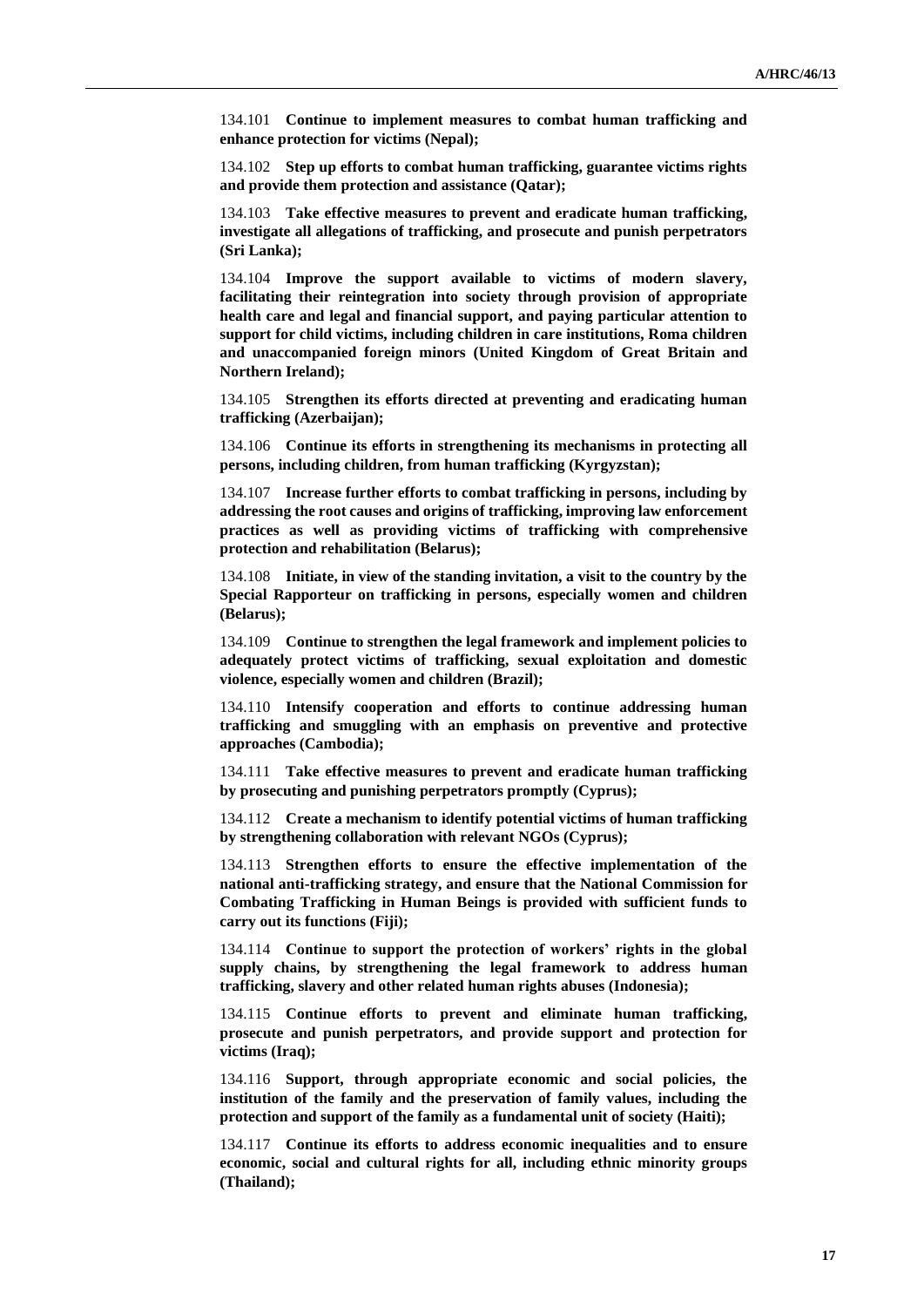134.118 **Ensure that social benefits reach those in need, and adopt targeted measures to keep children out of poverty to advance the achievement of Sustainable Development Goal 1 (Afghanistan);**

134.119 **Extend beyond 2020 the national strategy for poverty reduction and the promotion of social inclusion, and include among its provisions the response to the health and socioeconomic impacts of the COVID-19 pandemic (Cuba);**

134.120 **Ensure unhindered access to sexual and reproductive health services for adolescents (Luxembourg);**

134.121 **Allocate adequate resources to ensure full implementation of the national programme for improving mother and child health care (Malaysia);**

134.122 **Ensure equal access to affordable health care for all by reducing the disparity between regions (Japan);**

134.123 **Provide access to affordable health care for all, without discrimination (Republic of Moldova);**

134.124 **Allocate adequate resources to ensure full implementation of the national programme for improving mother and child health care (2014–2020) (Sri Lanka);**

134.125 **Take further measures to ensure access to affordable health care for all without discrimination (Azerbaijan);**

134.126 **Ensure safe motherhood for all women (Burkina Faso);**

134.127 **Guarantee access for all women, including those who do not have health insurance, to health services during pregnancy and childbirth (Burkina Faso);**

134.128 **Implement the commitment undertaken at the Nairobi conference, to guarantee safe motherhood for all women, including those who do not have health insurance, and access to health services during pregnancy and childbirth (Costa Rica);**

134.129 **Take steps to reduce the health-care gap between different regions of the country (Dominican Republic);**

134.130 **Invest in high-quality health-care services, including for sexual and reproductive health, as well as in health technologies for early diagnostics and prevention (Iceland);**

134.131 **Support the social services and provide health care, especially for the most vulnerable people in society, within the framework of the national strategic plans (Libya);**

134.132 **Continue its efforts to improve equality in education, including for Roma children, and in rural areas (Nepal);**

134.133 **Ensure equal and quality education for all by continuing to address the issue of school dropout and improving access to quality education, regardless of a person's ethnicity and region (Japan);**

134.134 **Take corrective measures to combat school dropouts, considering that one of the root causes of human trafficking is extreme poverty (Cyprus);**

134.135 **Safeguard and promote the fundamental right to education, thus ensuring inclusive access to schools and effectively combating school dropout, particularly with regard to Roma and migrant children, and children in rural areas and within refugee centres (Holy See);**

134.136 **Take necessary measures to ensure access to good quality education for children and students, based on equality and non-discrimination (Libya);**

134.137 **Pursue efforts to reduce the gap in education levels between cities and small villages (Albania);**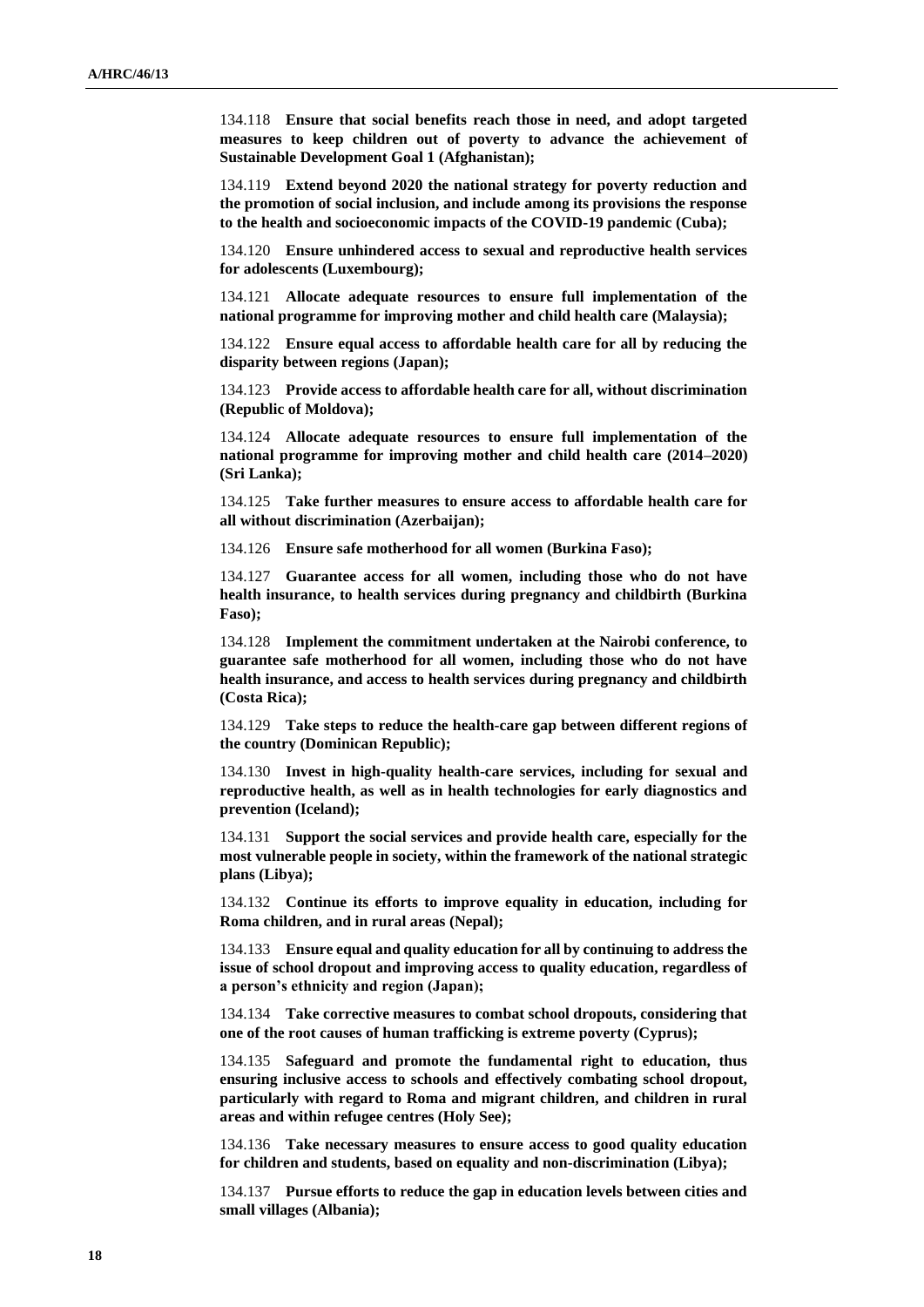134.138 **Promote the employment of women in fields where they remain underrepresented and continue efforts to address the wage gap between men and women (Malaysia);**

134.139 **Continue efforts to narrow the gender pay gap by encouraging equal pay for equal work (Myanmar);**

134.140 **Sustain steps to promote girls' rights to education and women's empowerment (Pakistan);**

134.141 **Continue efforts to provide employment and training opportunities for women and empower them in accordance with the national action plan to promote equality between women and men (United Arab Emirates);**

134.142 **Continue with the implementation of the national action plan for the promotion of equality between women and men, including through measures aimed at empowering women in all spheres (Azerbaijan);**

134.143 **Continue taking additional steps to increase women's representation in the parliament, government and municipalities (Cambodia);**

134.144 **Continue to promote gender equality, including rural development policies (Lao People's Democratic Republic);**

134.145 **Adopt adequately coordinated and funded community awareness activities and programmes, targeting men and boys, and aimed at changing attitudes and promoting positive masculine norms, including through the use of social media (Haiti);**

134.146 **Continue its ongoing efforts to combat all forms of discrimination against women and girls, address the phenomenon of domestic violence, and empower women and integrate them into economic life (Libya);**

134.147 **Step up the efforts in eliminating violence against women and girls (Israel);**

134.148 **Take effective measures to combat sexual and gender-based violence, including by explicitly prohibiting domestic violence and marital rape (Liechtenstein);**

134.149 **Continue to provide adequate funding for shelters, counselling, legal aid and other social services for victims of domestic violence and their children (Malta);**

134.150 **Criminalize all forms of domestic violence, not only systemic forms of violence, and include marital rape in the Criminal Code (Germany);**

134.151 **Criminalize domestic violence and marital rape (Mexico);**

134.152 **Continue deploying necessary efforts for the prevention and punishment of domestic violence, in particular the amendments adopted to the Criminal Code to regulate the protection of the rights of victims of violence, including within the family (Morocco);**

134.153 **Take appropriate measures to combat discrimination and violence against women and girls, including domestic violence, and ratify the Council of Europe Convention on Preventing and Combating Violence against Women and Domestic Violence (Italy);**

134.154 **Ratify the Council of Europe Convention on Preventing and Combating Violence against Women and Domestic Violence (Istanbul Convention) and strengthen its efforts to combat domestic violence (Norway);**

134.155 **Improve access to address violence against women, including domestic violence (Philippines);**

134.156 **Ratify and implement the Council of Europe Convention on Preventing and Combating Violence against Women and Domestic Violence**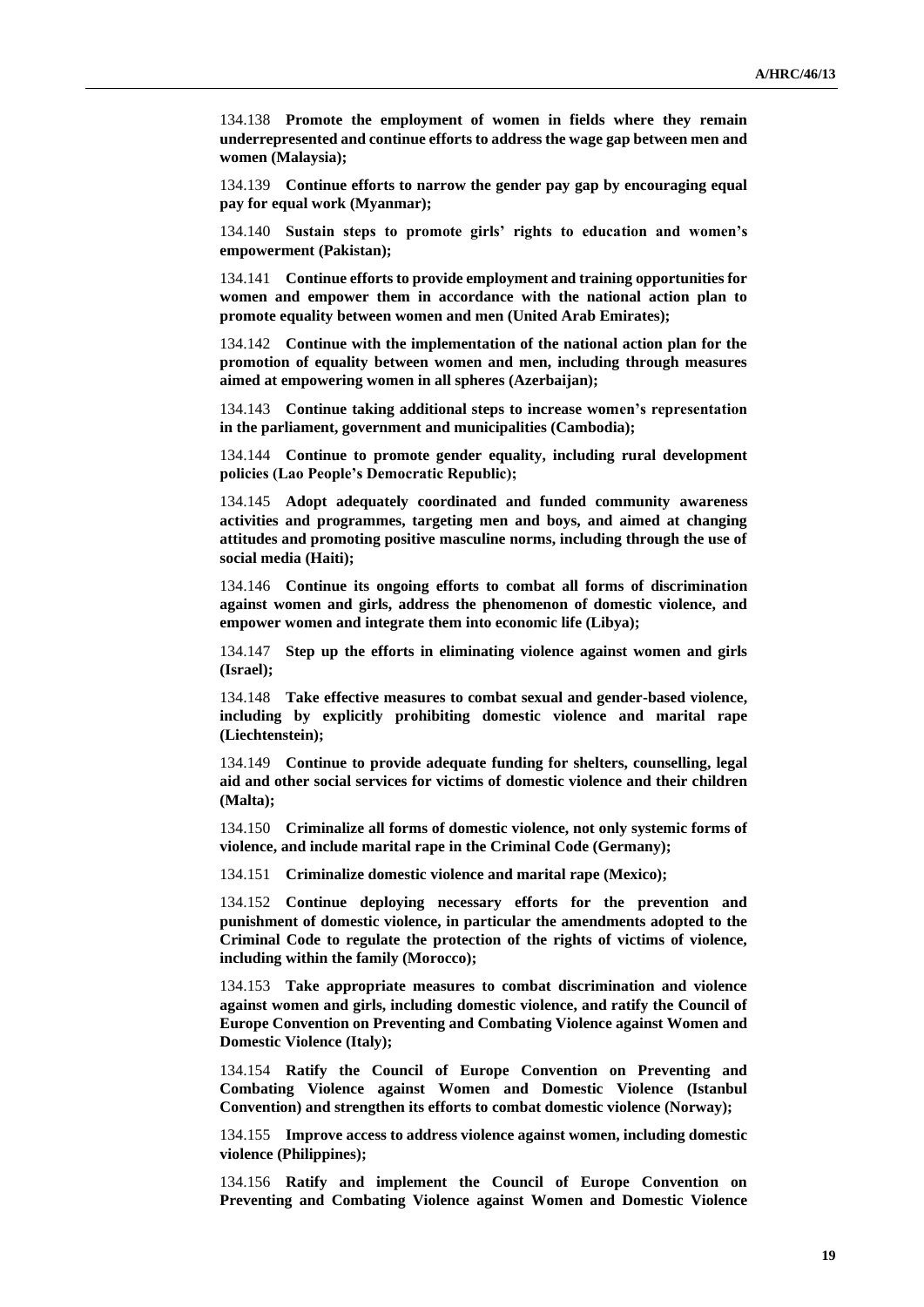**(Istanbul Convention), as doing so would reinforce the State's ability to combat gender-based violence and domestic violence (Slovenia);**

134.157 **Continue efforts to fight discrimination against women and put an end to all forms of violence against them (Tunisia);**

134.158 **Reinforce the State's ability to combat gender-based violence and domestic violence (Kazakhstan);**

134.159 **Promote equal rights and protections for women and members of minority groups, especially Roma, by revising domestic violence legislation and eliminating discrimination in education and employment (United States of America);**

134.160 **Take effective measures to combat gender-based violence, sexual harassment and rape, and guarantee a timely response to complaints, and security and access to justice for victims (Bolivarian Republic of Venezuela);**

134.161 **Create and implement a national system to collect verified statistical data on cases of domestic violence and ensure the accountability of perpetrators (Albania);**

134.162 **Take steps to eliminate gender-based violence, including by ratifying the Council of Europe Convention on Preventing and Combating Violence against Women and Domestic Violence (Istanbul Convention) and increasing support to NGO-run crisis centres (Australia);**

134.163 **Remove the requirement related to article 93 of the Criminal Code that survivors have to prove three prior incidents of domestic violence before criminal charges are filed against perpetrators (Austria);**

134.164 **Increase State-funded shelters available to survivors of gender-based and domestic violence and their children, and provide support to NGOs offering shelter and other forms of support (Austria);**

134.165 **Commence a widespread educational campaign on domestic violence (Bahamas);**

134.166 **Increase funding to provide shelter and support for victims of domestic violence (Bahamas);**

134.167 **Further strengthen mechanisms at the national level to prevent and protect all victims of domestic violence (Kyrgyzstan);**

134.168 **Amend its legislation to recognize all forms of gender-based violence against women and girls, and facilitate access to justice to ensure that such violence can be prosecuted (Belgium);**

134.169 **Improve enforcement of laws criminalizing rape, including by conducting thorough investigations, compiling statistical data and prosecuting all acts of gender-based violence (Canada);**

134.170 **Introduce systematic capacity-building for judges, prosecutors, police and other law enforcement officers on the application of criminal law provisions on gender-based violence against women (Croatia);**

134.171 **Further amend the Criminal Code to explicitly include marital rape (Czechia);**

134.172 **Strengthen State-funded crisis centres and effective protection orders by its next universal periodic review (Czechia);**

134.173 **Continue strengthening existing legislation in the area of combating violence against women (Georgia);**

134.174 **Refrain from demolishing Roma settlements without offering alternatives, such as providing adequate social housing to Roma families (Germany);**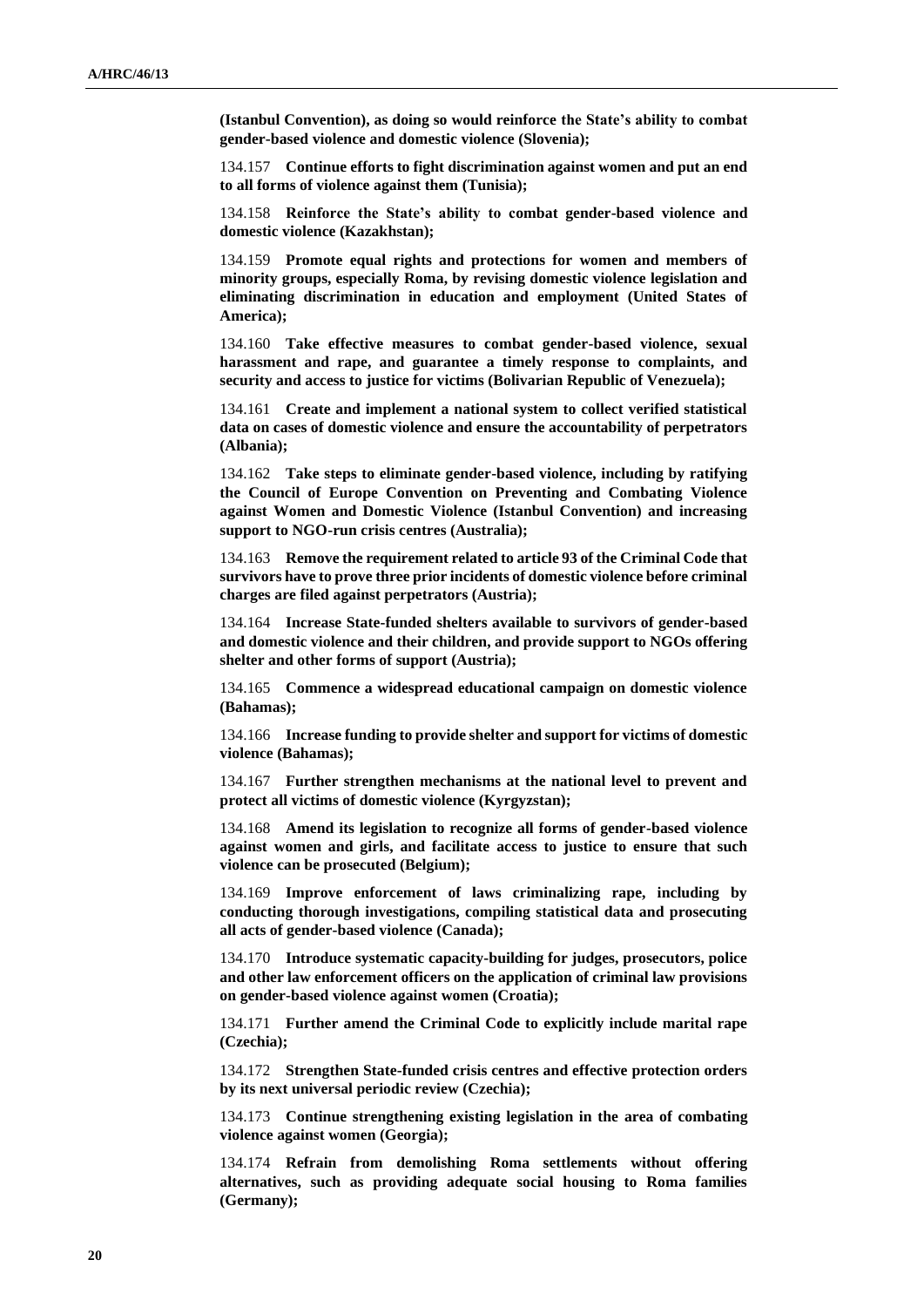134.175 **Continue developing policies to prevent cases of domestic violence (Greece);**

134.176 **Amend its Criminal Code to include marital rape and domestic violence as specific crimes, and ensure the definition of rape is fully in line with international standards (Ireland);**

134.177 **Continue to strengthen the legislative framework and its implementation on violence against women and domestic violence, ratify the Council of Europe Convention on Preventing and Combating Violence against Women and Domestic Violence and amend the national legislation to correspond to international standards (Finland);**

134.178 **Take further steps to update the national strategy for the child that supports development and investment in community-based and family-based care for children (Malta);**

134.179 **Strengthen efforts to reduce child-related offences (Mauritius);**

134.180 **Hold targeted consultations with families, children and civil society organizations to strengthen measures for reducing child poverty (Sri Lanka);**

134.181 **Redouble its efforts to reduce child poverty (Timor-Leste);**

134.182 **Consider amending the Family Code and removing the exceptions that allow marriage under the age of 18 (Ukraine);**

134.183 **Continue to improve the quality of life of children through the development of education, health and social services systems in accordance with the principle of guaranteeing equal access to all children, including children with disabilities (Lao People's Democratic Republic);**

134.184 **Pursue efforts aimed at reducing child poverty in order to ensure a life of dignity for children (Dominican Republic);**

134.185 **Continue its efforts to guarantee the right of children to a family environment and access to quality care and services (Ethiopia);**

134.186 **Strengthen efforts to prevent crimes against children and to protect the rights of children (India);**

134.187 **Take further steps for the inclusion of minorities, including by strengthening the provision of education and health-care services to members of minorities (Israel);**

134.188 **Pursue efforts to address prejudice, intolerance and discrimination against the Roma population and to ensure its greater inclusion in society (Montenegro);**

134.189 **Strengthen the efforts to prevent any form of discrimination against persons belonging to minorities or vulnerable groups (Italy);**

134.190 **Ensure equal access of the Roma community to health-care, education and labour structures, in line with the national Roma integration strategy, and share visible results (Netherlands);**

134.191 **Take further steps to ensure access to services by minority and vulnerable groups, especially in the areas of housing, education, health care and employment (Philippines);**

134.192 **In the context of the COVID-19 pandemic, avoid any discrimination of the Roma population in the imposition of quarantines, and ensure that the Roma community has sufficient means of subsistence and access to health services (Spain);**

134.193 **Strengthen the protection system for vulnerable groups, including racial and religious minorities (Jordan);**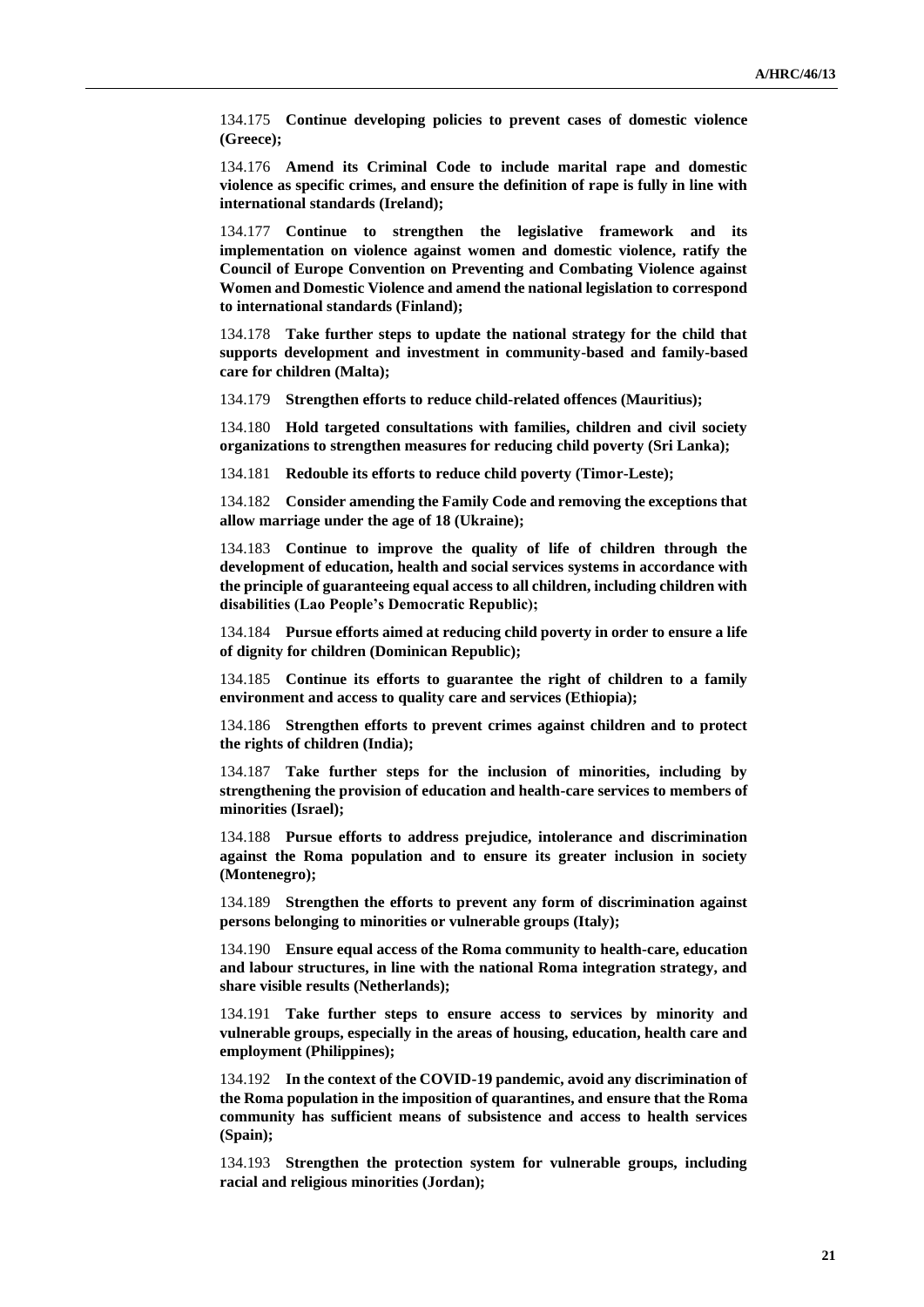134.194 **Implement its obligations under the Council of Europe Framework Convention for the Protection of National Minorities (Switzerland);**

134.195 **Implement targeted measures for the inclusion of Roma in society, in particular in the areas of housing, education and health (Switzerland);**

134.196 **Continue efforts to promote economic and social integration of minorities, especially the Roma (Tunisia);**

134.197 **Prosecute the individuals who committed crimes against minorities under the communist regime, and ensure that justice is served in the protracted case of the Belene concentration camp, as most of the victims are very old (Turkey);**

134.198 **Implement strategies and action plans for the integration of Roma people and initiatives to address their socioeconomic problems (Bolivarian Republic of Venezuela);**

134.199 **Further increase preschool attendance among Roma and decrease dropout rates at all school levels (Austria);**

134.200 **Strengthen public policies designed to improve the social, cultural and economic situation, including the elimination of all forms of discrimination against the Roma population residing in the country (Chile);**

134.201 **Adopt effective legislative and administrative measures to combat racial discrimination and xenophobia against ethnic minority groups (China);**

134.202 **Adopt targeted measures to combat intersecting forms of discrimination against Roma women and girls, including with regard to access to education, employment, health care, housing and other social services (Croatia);**

134.203 **Continue to improve the legal framework and public policies to guarantee protection of the rights of vulnerable social groups, especially ethnic minorities (Cuba);**

134.204 **Ensure that the Roma are able to exercise their right to education, employment and housing (France);**

134.205 **Continue efforts aimed at strengthening the rights of minorities, by facilitating their social inclusion (Lebanon);**

134.206 **Guarantee the non-discrimination of members and institutions of religious minorities, which includes the application of principle of equality before the law in legislation and regulations (Holy See);**

134.207 **Promote and protect the rights of the Roma community from suffering marginalization and discrimination, especially in areas of housing, education, health care and employment (Islamic Republic of Iran);**

134.208 **Intensify efforts to ensure that Roma communities, particularly those affected by the mandatory COVID-19-related quarantines, have access to public health services and information, adequate water and sanitation, as well as provisions of food, medicines, hygiene products and health care, with specific consideration given to the needs of women and girls (Finland);**

134.209 **Ensure that individuals encounter no obstacles on the use and recognition of their names (Turkey);**

134.210 **Take necessary steps to make sure that local governments refrain from replacing the names of Turkish geographical places with Bulgarian ones, as was recently done by the Stara Zagora Municipal Council by replacing 838 Turkish geographical place names (Turkey);**

134.211 **Change its legislation to allow political campaigning in mother tongue as prescribed in the OSCE report dated 2017 (Turkey);**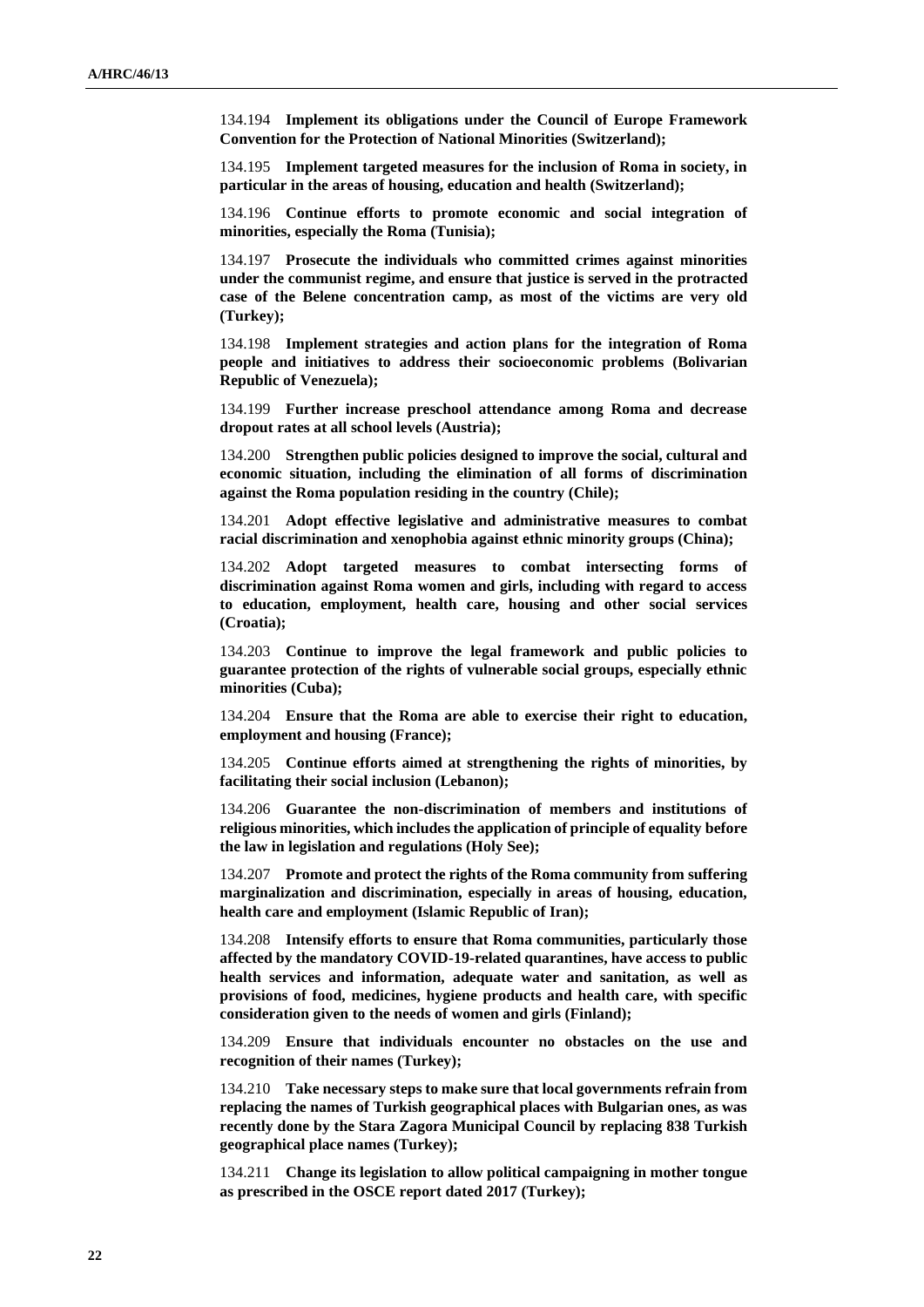134.212 **Promote the enrolment of children and young people with disabilities in mainstream education, and gather statistical data on this, to measure progress (Mexico);**

134.213 **Continue improving the accessibility of services for women and girls with disabilities exposed to gender-based violence (Montenegro);**

134.214 **Develop alternative methods of support for persons with mental health conditions and psychosocial disabilities with respect to their rights, in line with the Convention on the Rights of Persons with Disabilities, including combating institutionalization, stigma, coercion and overmedication, and provide mental health services promoting inclusion in the community and respecting free and informed consent (Portugal);**

134.215 **Further promote the rights of persons with disabilities by improving access of children with disabilities to inclusive education and by accelerating care in the community (Japan);**

134.216 **Take the necessary steps to complete the process of ratifying the Council of Europe Convention on Preventing and Combating Violence against Women and Domestic Violence (Istanbul Convention) (Austria);**

134.217 **Adopt concrete measures to ensure all reasonable accommodations and respect for the human rights of persons with disabilities, as per the Convention on the Rights of Persons with Disabilities (Chile);**

134.218 **Adopt the draft bill on abolishing restrictions on the legal capacity of persons with intellectual and psychosocial disabilities (Costa Rica);**

134.219 **Further strengthen the supportive environment for access to quality education for children and students with special needs (Ethiopia);**

134.220 **Take further steps to ensure the enrolment of children and young people with disabilities in the mainstream education system (Greece);**

134.221 **Improve access to services and provide greater incentives for employment for people with a disability (Australia);**

134.222 **Ensure that detention of asylum seekers is only used as a measure of last resort and that provisions for alternative care are established for the entire family (Mexico);**

134.223 **Adopt further measures in combating human trafficking and protecting the rights of victims as well as the rights of migrants (Nigeria);**

134.224 **Investigate, prosecute and punish hate crimes against migrants and other vulnerable groups, such as lesbian, gay, bisexual, transgender and intersex persons (Bolivarian Republic of Venezuela);**

134.225 **Take measures to improve the conditions of reception centres for asylum seekers, including by providing adequate food and essential non-food items, with particular attention paid to the reception of children seeking international protection (Afghanistan);**

134.226 **Develop standard operating procedures for asylum seekers and refugees to assist with correctly identifying asylum seekers in particularly vulnerable situations and provide them with safe accommodation and adequate support (Bahamas);**

134.227 **Ensure that all unaccompanied minors are provided with a qualified legal guardian, and strengthen adequate social services for all migrant children, including the capacity and coordination of the national child protection system (Belgium);**

134.228 **Continue taking actions towards the further advancement of migrant children's rights to education (Cambodia);**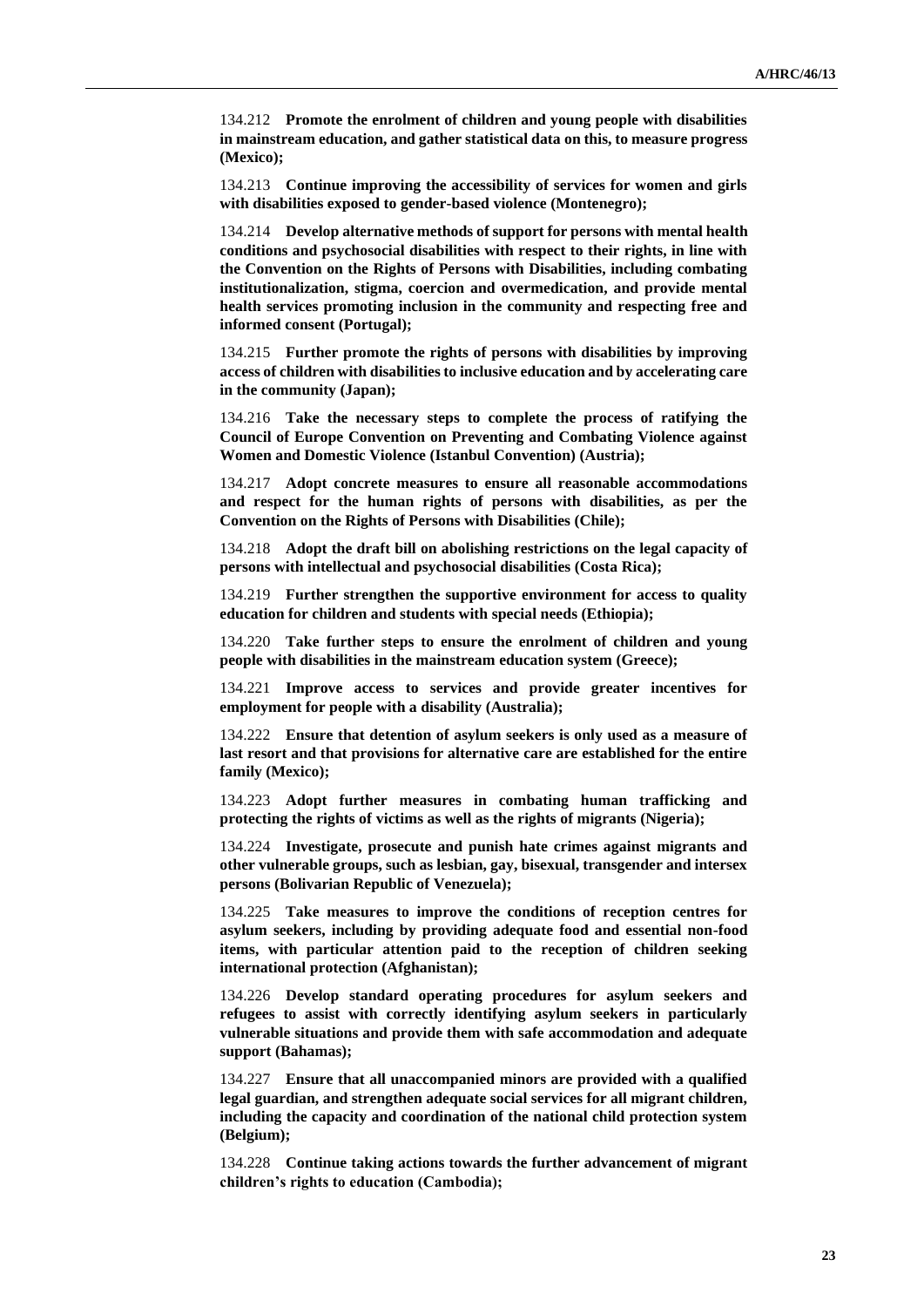134.229 **Stop implementing policies and measures that infringe upon the rights of migrants (China);**

134.230 **Adopt the necessary measures to combat racism, discrimination and racial violence, especially against migrant and refugee populations (Costa Rica);**

134.231 **Ensure access to the territory and the procedure for granting international protection, as well as full respect for the fundamental principle of non-refoulement, while promoting and facilitating alternatives to detention, and in this regard, devote special attention to children, making sure that no child is placed in detention (Holy See);**

134.232 **Continue to strengthen protection measures and provisions of basic services for migrants, particularly for migrant children, and to consider ratification of the International Convention on the Protection of the Rights of All Migrant Workers and Members of Their Families (Indonesia);**

134.233 **Reinforce measures aimed at preventing and responding to racial discrimination, xenophobia and intolerance against asylum seekers and refugees (Islamic Republic of Iran).**

135. **All conclusions and/or recommendations contained in the present report reflect the position of the submitting State(s) and/or the State under review. They should not be construed as endorsed by the Working Group as a whole.**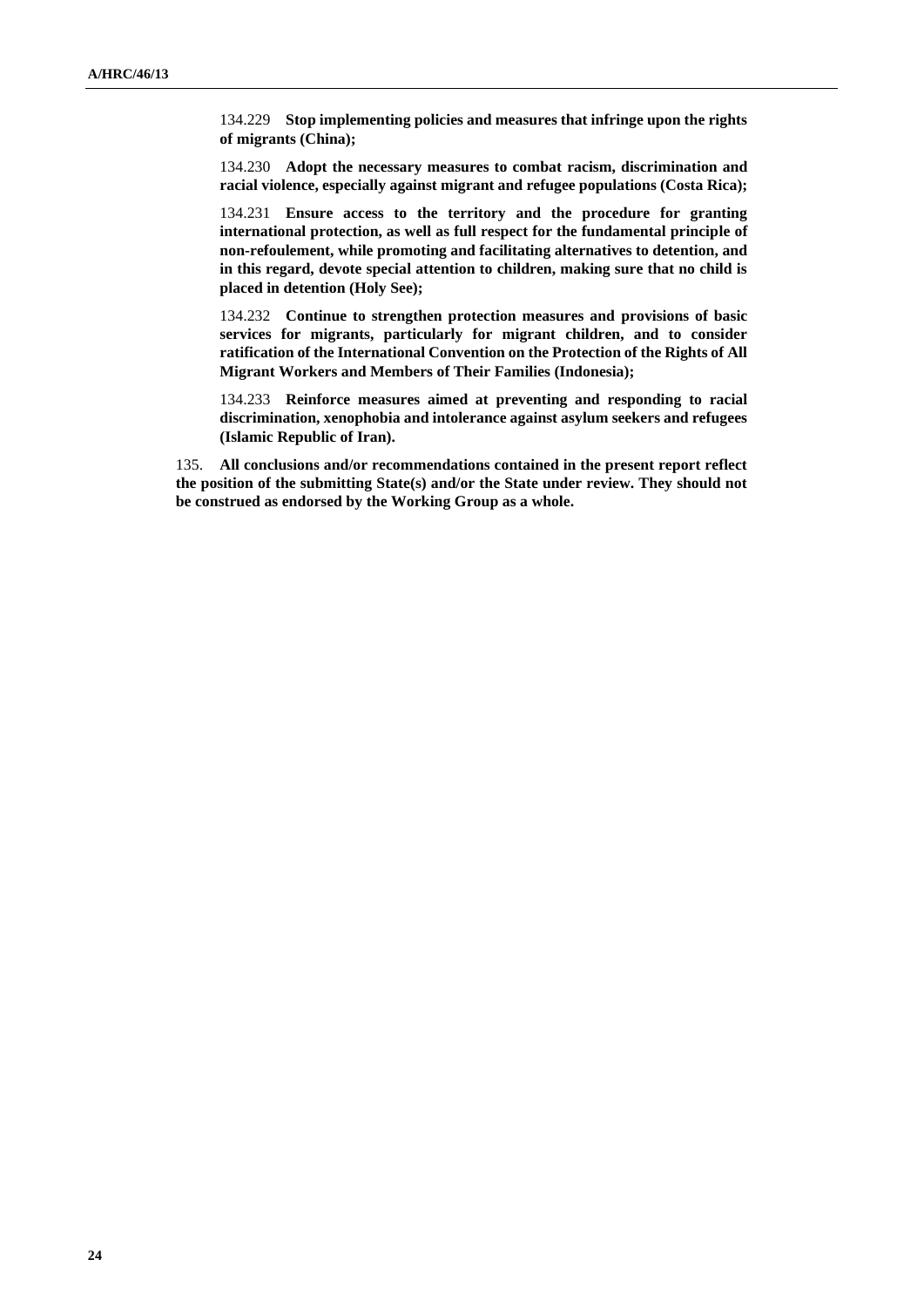## **Annex**

### **Composition of the delegation**

The delegation of Bulgaria was headed by Mr. Georg GEORGIEV, Deputy Minister of Foreign Affairs, and composed of the following members:

- Mr. Nikolay PRODANOV, Deputy Minister of Justice of the Republic of Bulgaria;
- Mr. Milko BERNER, Deputy Minister of Interior of the Republic of Bulgaria;
- Ms. Zornitsa ROUSINOVA, Deputy Minister of Labour and Social Policy of the Republic of Bulgaria;
- Ms. Karina ANGELIEVA, Deputy Minister of Education and Science of the Republic of Bulgaria;
- Mr. Rumen DIMITROV, Deputy Minister of Culture of the Republic of Bulgaria;
- Mr. Mincho KORALSKI, Director, Agency for People with Disabilities of the Republic of Bulgaria;
- Ms. Maria SPASSOVA, Director, Human Rights Directorate, Ministry of Foreign Affairs of the Republic of Bulgaria;
- Mr. Lyubomir TALEV, Director, Directorate "Council of Legislation", Ministry of Justice of the Republic of Bulgaria;
- Mr. Petar MILADINOV, Director, Directorate "International Cooperation, European Programmes and Regional Activities, Ministry of Culture of the Republic of Bulgaria;
- Ms. Rositsa IVANOVA, Secretary, Secretariat of the National Council for Cooperation on Ethnic and Integration Issues at the Administration of the Council of Ministers of the Republic of Bulgaria;
- Ms. Marieta ANGYUSHEVA, Head of Section, Directorate "European Union and International Cooperation ", Ministry of Interior of the Republic of Bulgaria;
- Ms. Ahavni TOPAKBASHIAN, State Expert, Secretariat of the National Council for Cooperation on Ethnic and Integration Issues at the Administration of the Council of Ministers of the Republic of Bulgaria;
- Ms. Mirena TSENOVA, State Expert, "International Legal Cooperation and European Affairs" Directorate, Ministry of Justice of the Republic of Bulgaria;
- Ms. Katya IVKOVA, State Expert, Directorate "European Coordination and International Cooperation ", Ministry of Health of the Republic of Bulgaria;
- Ms. Emilia GEORGIEVA, State Expert, State Agency for Refugees of the Republic of Bulgaria;
- Ms. Milena ANASTASOVA, State Expert, State Agency for Child Protection of the Republic of Bulgaria;
- Mr. Yanko KOVACHEV, State Expert, State Agency for Child Protection of the Republic of Bulgaria;
- Ms. Rayna DORMISHKOVA, Expert, Council for Electronic Media of the Republic of Bulgaria;
- Ms. Stanimira PARAPUNOVA, Director, European Affairs and International Relations Directorate, Ministry of Labour and Social Policy of the Republic of Bulgaria;
- Ms. Genoveva NENOVA, Chargée d'Affaires a.i., Permanent Mission of the Republic of Bulgaria to the United Nations Office and other International Organizations in Geneva;